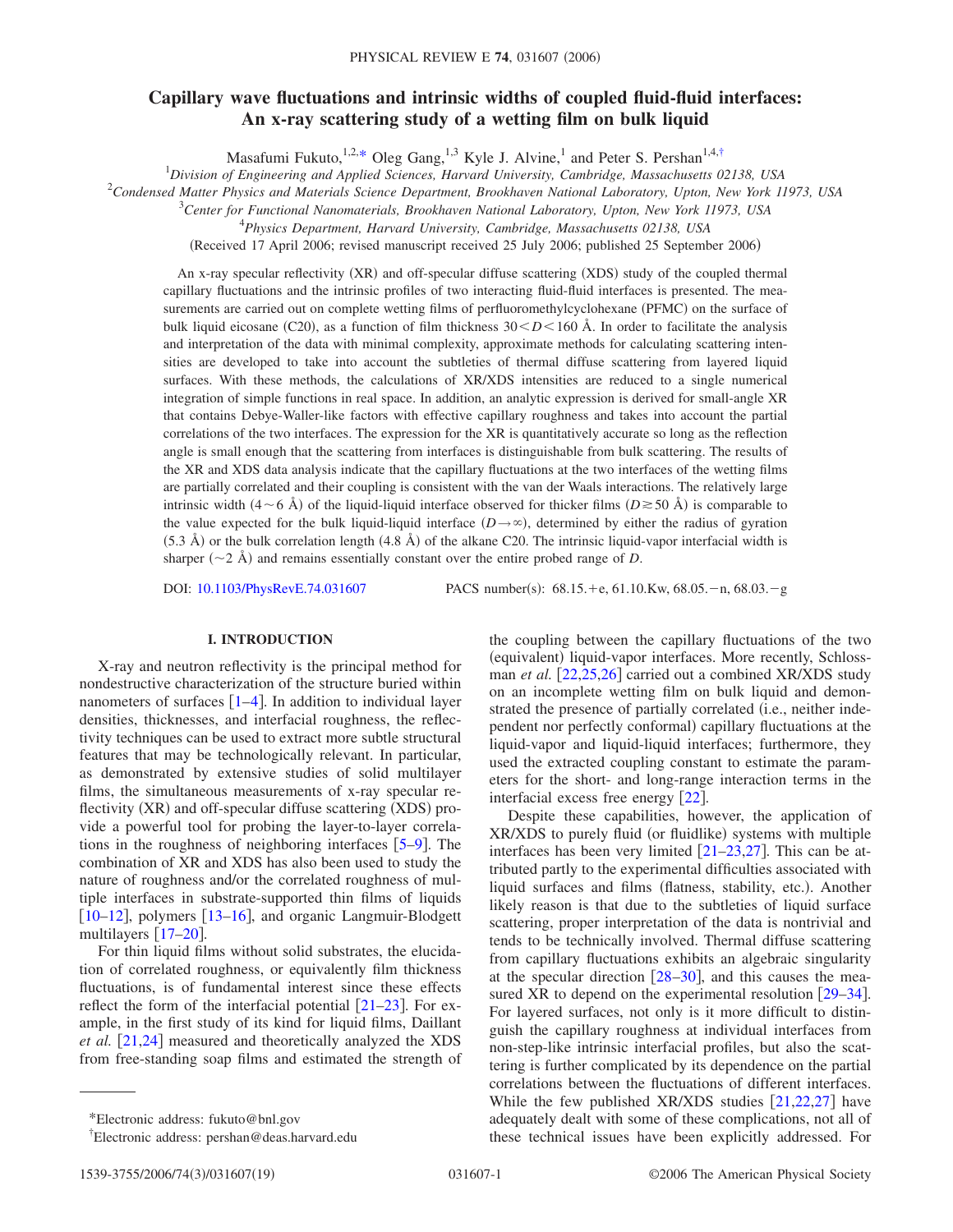example, the data analysis in these previous studies follows the same general approach as used for solid surfaces that is based on the separation of scattering into the specular and diffuse contributions  $\lceil 28 \rceil$  $\lceil 28 \rceil$  $\lceil 28 \rceil$ . This approach is questionable given that the two contributions are experimentally indistinguishable for liquid surfaces  $[29,30]$  $[29,30]$  $[29,30]$  $[29,30]$ . Moreover, it appears that the effect of partially correlated roughness is usually neglected in the analysis of XR data and that the intrinsic widths of multiple interfaces are either too small to be extracted reliably or assumed to be zero.

We present here an XR/XDS study of the coupled thermal capillary fluctuations and the intrinsic profiles in complete wetting films adsorbed on the surface of bulk liquid. The purpose of this paper is twofold. The first objective is to present approximate methods for describing the surface x-ray scattering from two fluctuating fluid-fluid interfaces and to demonstrate their accuracy and utility for data analysis. Our approach follows the well-known (and well-practiced) hybrid model of fluid surfaces  $\left[35,36\right]$  $\left[35,36\right]$  $\left[35,36\right]$  $\left[35,36\right]$  in which each interface is assumed to have an intrinsic width and the thermally excited capillary waves are described in terms of macroscopic (i.e., lateral wave-vector-independent) surface tension and an upper wave-vector cutoff  $\left[29,31,33,34,37-39\right]$  $\left[29,31,33,34,37-39\right]$  $\left[29,31,33,34,37-39\right]$  $\left[29,31,33,34,37-39\right]$  $\left[29,31,33,34,37-39\right]$  $\left[29,31,33,34,37-39\right]$  $\left[29,31,33,34,37-39\right]$ . On the basis of these assumptions and the same Hamiltonian that Schlossman *et al.* used for the coupled capillary fluctuations [[22](#page-17-7)], approximate behaviors of the lateral correlation functions for interfacial height and film thickness fluctuations are obtained. These approximate correlation functions are used to calculate, in the kinematic (Born) limit, normalized scattering intensities that can be compared with the data. In particular, rather than making an artificial distinction between the specular and diffuse contributions, the theoretical XR and XDS intensities are obtained by integrating one common expression for the differential cross section over realistic resolution functions. In addition, an approximation of the above integrals by Debye-Waller factors is used to derive a simple analytic form of specular reflectivity that takes into account the partial correlations between capillary fluctuations at the two interfaces.

The second objective is to present the results of XR/XDS measurements on wetting films of perfluoromethylcyclohexane (PFMC,  $C_6F_{11}$ -CH<sub>3</sub>) on eicosane [C20; CH<sub>3</sub>-(CH<sub>2</sub>)<sub>18</sub>  $-CH<sub>3</sub>$ . Our initial XR study, described in Ref. [[40](#page-17-21)], demonstrated the complete wetting of the bulk C20 surface by PFMC vapor. The present paper focuses on characterization of the coupled capillary fluctuations and the intrinsic interfacial widths at the liquid-liquid and liquid-vapor interfaces, over a range of film thickness  $D = 30-160$  Å). PFMC and C20 are nonpolar, immiscible liquids and their intermolecular interactions are dominated by the long-range van der Waals (vdW) forces; therefore, PFMC wetting films on C20 should provide a simple model system for testing the expected coupling of capillary fluctuations at the two interfaces. The analysis of XR/XDS measurements indicate that (i) the capillary fluctuations at the two interfaces are consistent with the presence of interfacial coupling that is dominated by (nonretarded) vdW interactions, (ii) the intrinsic liquid-liquid interfacial width is in the range of  $4-6$  Å for  $D \ge 50$  Å, comparable to both the radius of gyration  $R_g$  $\approx$  5.3 Å for the C20 molecule [[34](#page-17-14)] and an estimated bulk

<span id="page-1-0"></span>

FIG. 1. (a) X-ray scattering geometry. (b) Illustration of a wetting film of average thickness *D* on the surface of a bulk liquid. The liquid-liquid and liquid-vapor interfaces are denoted with indices 1 and 2, respectively. The local fluctuation in thickness is equal to the difference in the height fluctuations of the two interfaces at the same lateral position.

correlation length  $\xi_b \approx 4.8$  Å for molten long-chain alkanes [[38](#page-17-22)], and (iii) the intrinsic liquid-vapor interfacial width is sharper  $(\sim 2 \text{ Å})$  and remains nearly constant over the entire probed range of *D*.

This paper is organized as follows. Section II provides a brief background on x-ray scattering in order to establish the notations and describe the general formalism used to estimate XR/XDS intensities. In Sec. III, the capillary wave fluctuations at the two fluid-fluid interfaces of the wetting film and their effects on x-ray scattering are considered in some detail. Section IV provides a brief description of experimental details. In Sec. V, the experimental results and the analysis of XR and XDS measurements are discussed. In Sec. VI, the main conclusions are summarized. Appendix A briefly describes the main characteristics of liquid surface scattering in the single-interface limit, which form the basis for the approximations developed in Sec. III.

#### **II. GENERAL BACKGROUND**

### **A. X-ray kinematics**

The kinematics for surface x-ray scattering is illustrated in Fig.  $1(a)$  $1(a)$ . The average surface lies in the *x*-*y* plane, and the plane of incidence is taken to be the *y*-*z* plane. The incident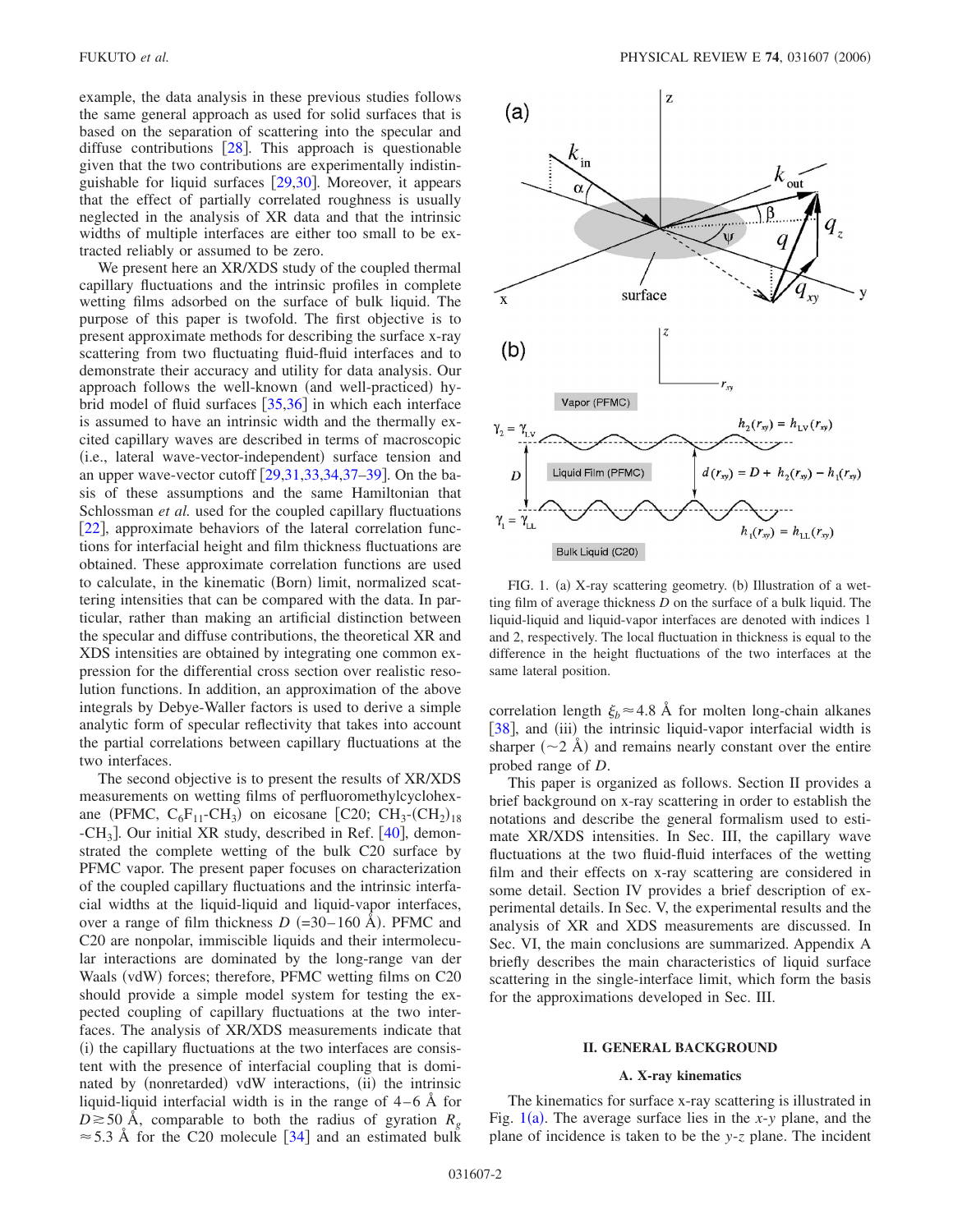and scattered wave vectors are denoted as  $\mathbf{k}_{in}$  and  $\mathbf{k}_{out}$ , respectively, and the wave-vector transfer is given by  $q = k_{out}$  $-\mathbf{k}_{in}$ . In terms of the incident angle  $\alpha$  and the output angles  $\beta$  and  $\psi$  relative to the surface and the incidence plane, respectively, the components of **q** are given by

$$
q_z = k[\sin(\alpha) + \sin(\beta)], \qquad (1a)
$$

$$
q_x = k \cos(\beta) \sin(\psi), \tag{1b}
$$

$$
q_y = k[\cos(\beta)\cos(\psi) - \cos(\alpha)], \qquad (1c)
$$

where  $k=2\pi/\lambda$  and  $\lambda$  is the x-ray wavelength. The specular x-ray reflectivity (XR) is the fraction  $R(q_z) = I(q_z)/I_0$  of the incident intensity  $I_0$  that is reflected in the specular direction, i.e., at  $\beta = \alpha$  and  $\psi = 0$  (or equivalently,  $q_{xy} = 0$ ), and it is measured as a function of  $\alpha$  or  $q_z = 2k \sin(\alpha)$ . The diffuse scattering (XDS) from a surface is measured at nonspecular conditions  $\beta \neq \alpha$ , typically within the incidence plane ( $\psi=0$ ). For  $\psi \approx 0$ , the full width at half-maximum (FWHM) detector resolutions in terms of wave vectors and scattering angles are related to each other as  $\Delta q_x \approx k \Delta \psi$ ,  $\Delta q_y \approx k \sin(\beta) \Delta \beta$ , and  $\Delta q_z \approx k \Delta \beta$ . In most XR and XDS experiments, the lateral wave-vector resolution is much wider transverse to the plane of incidence than along the incidence plane, i.e.,  $\Delta q_x \ge \Delta q_y$ . Therefore, in typical measurements the smallest lateral wavevector that can be resolved is roughly of the order of  $q_{xy,\text{min}} \sim \Delta q_y$ .

#### **B. X-ray scattering from a rough surface with two interfaces**

Figure  $1(b)$  $1(b)$  shows the convention used in this study to describe a two-interface surface, consisting of a film of average thickness *D* on a subphase. The quantities referring to the film-subphase and film-vapor interfaces are denoted with subscript "1" and "2," respectively. Deviations in the local interfacial heights from the average heights are represented by  $\{h_1(\mathbf{r}_{xy}), h_2(\mathbf{r}_{xy})\}$ , where  $\langle h_i(0) \rangle \equiv 0$ .

X-ray scattering from rough surfaces has been reviewed extensively  $[4,24,28,30,41-45]$  $[4,24,28,30,41-45]$  $[4,24,28,30,41-45]$  $[4,24,28,30,41-45]$  $[4,24,28,30,41-45]$  $[4,24,28,30,41-45]$  $[4,24,28,30,41-45]$  $[4,24,28,30,41-45]$ . The measured intensity  $I(\mathbf{q}_{xy}, q_z)$  is proportional to the integration of the differential cross section  $d\sigma/d\Omega$  over the solid angle  $\Delta\Omega$  subtended by the detector slits. Equivalently, using the relation  $\delta\Omega$  $= cos(\beta) \delta \psi \delta \beta \approx \delta q_x \delta q_y / [k^2 sin(\beta)],$  the scattering intensity can be obtained by integration over the experimental resolutions in reciprocal space. For a film with two *separate* fluctuating interfaces, the normalized intensity can be expressed as

<span id="page-2-0"></span>
$$
\frac{I(\mathbf{q}_{xy}, q_z)}{I_0} = \frac{T_F(\alpha)T_F(\beta)}{4q_z^2k^2 \sin(\alpha)\sin(\beta)} \left(\frac{q_c}{2}\right)^4
$$
  
 
$$
\times \left\{\sum_{i=1}^2 |\Theta_i(q_z)|^2 R_{ii}(\mathbf{q}_{xy}, q_z)
$$
  
+ 
$$
2\Theta_1(q_z)\Theta_2(q_z)R_{12}(\mathbf{q}_{xy}, q_z)\cos(q_z D)\right\},
$$
 (2)

where  $q_c = 4\sqrt{\pi r_0 \rho_\infty} = (4\pi/\lambda) \sin(\alpha_c)$  is the critical wave vec-

tor,  $r_0$  is the classical radius of the electron, and  $\rho_{\infty}$  is the electron density in the bulk subphase far below the surface [[1](#page-16-0)]. Apart from the inclusion of the Fresnel transmission factors  $T_F(\theta)$  to account for the surface enhancement effect near  $\theta \sim \alpha_c$  [[28,](#page-17-11)[29](#page-17-13)], Eq. ([2](#page-2-0)) is based on the kinematic (Born) approximation. For a simple case in which the interfacial profiles vary monotonically across each interface, the local (intrinsic) form factors for the two interfaces are commonly taken to be

$$
\Theta_1(q_z) = (\phi_1 - 1)e^{-(1/2)w_1^2 q_z^2},\tag{3a}
$$

$$
\Theta_2(q_z) = -\phi_1 e^{-(1/2)w_2^2 q_z^2},\tag{3b}
$$

<span id="page-2-3"></span>where  $w_i$  represents the intrinsic interfacial width and  $\phi_1$  $= \rho_1 / \rho_\infty$  is the electron density in the film relative to the bulk subphase. The dependence of observed intensity on both the interfacial roughnesses and the detector resolutions is contained in the factors

<span id="page-2-1"></span>
$$
R_{ij}(\mathbf{q}_{xy}, q_z) = \frac{1}{(2\pi)^2} \int d^2 \mathbf{q}'_{xy} \Xi(\mathbf{q}_{xy} - \mathbf{q}'_{xy})
$$

$$
\times \int_A d^2 \mathbf{r}_{xy} e^{i\mathbf{q}'_{xy} \cdot \mathbf{r}_{xy}} e^{-(1/2)g_{ij}(\mathbf{r}_{xy})q_z^2}, \qquad (4)
$$

where *A* is the surface area. The height-height correlation functions are defined as

$$
g_{ij}(\mathbf{r}_{xy}) \equiv \langle [h_i(\mathbf{r}_{xy}) - h_j(0)]^2 \rangle.
$$
 (5)

The resolution function  $\Xi(\mathbf{q}_{xy}-\mathbf{q}'_{xy})$  in Eq. ([4](#page-2-1)) satisfies  $\Xi(0)=1$  at the detector center  $(\mathbf{q}'_{xy} = \mathbf{q}_{xy})$  and  $\Xi \rightarrow 0$  well outside the resolution widths. Note that for the most relevant case of scattering within the plane of incidence  $(\psi=0)$ ,  $q_z$  implicitly depends on  $q'_y$  and varies as  $\delta q_z \approx k \delta \beta$  $\approx -\delta q_y'/\sin(\beta)$ . As is appropriate for typical experiments, Eq. ([2](#page-2-0)) assumes that either the facor  $\Theta_i(q_z)$  varies slowly enough with  $q<sub>z</sub>$  or the resolution is sufficiently fine that the minute variation in  $\Theta_i(q_z)$  over the resolution volume can be neglected.

A kinematic expression for the specular reflectivity  $R(q_z) = I(0, q_z)/I_0$  is given by the evaluation of Eq. ([2](#page-2-0)) at  $\mathbf{q}_{xy}=0$  (or  $\beta = \alpha$ ) with  $T_F(\theta) = (2\theta/\alpha_c)^2 \sqrt{R_F(\theta)}$ ,

<span id="page-2-2"></span>
$$
\frac{R(q_z)}{R_F(q_z)} = \sum_{i=1}^{2} |\Theta_i(q_z)|^2 R_{ii}(0, q_z)
$$
  
+ 2\Theta\_1(q\_z)\Theta\_2(q\_z)R\_{12}(0, q\_z)\cos(q\_z D). (6)

The Fresnel reflectivity  $R_F(q_z)$  corresponds to an ideally flat and sharp surface for which the electron density changes discontinuously from the bulk value  $\rho_{\infty}$  to zero [[1](#page-16-0)].  $R_F(q_z)$  is equal to unity for  $q_z \leq q_c$  (total external reflection) and has the form

$$
R_F(q_z) \approx (q_c/2q_z)^4 \tag{7}
$$

for  $q_z \geqslant q_c$ .

The main objectives of XR/XDS experiments are to obtain measures of interfacial height fluctuations from the resolution-dependent roughness factors  $R_{ij}(\mathbf{q}_{xy}, q_z)$  and to ex-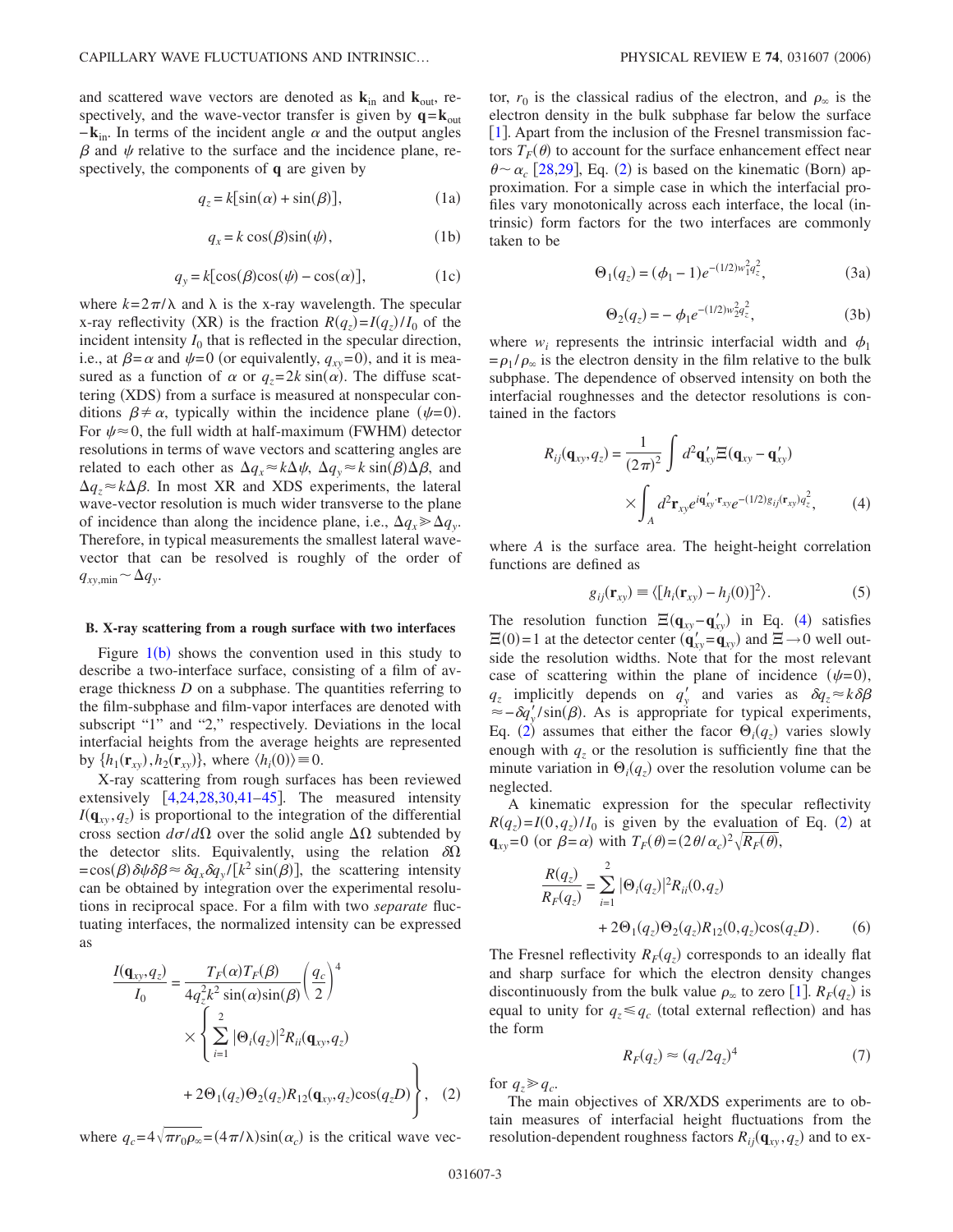tract the intrinsic profiles from the form factors  $\Theta_i(q_z)$ . These two types of effects can be separated if the nature of height fluctuations is known and the factors  $R_{ij}(\mathbf{q}_{xy}, q_z)$  can be theoretically accounted for. This is done in the following way. By taking the Fourier transform

$$
\widetilde{h}_i(\mathbf{q}_{xy}) = \int d^2 \mathbf{r}_{xy} e^{i\mathbf{q}_{xy} \cdot \mathbf{r}_{xy}} h_i(\mathbf{r}_{xy}), \qquad (8)
$$

<span id="page-3-4"></span>the three real-space height-height correlation functions to be evaluated are

<span id="page-3-0"></span>
$$
\frac{1}{2}g_{ii}(r_{xy}) = \langle h_i^2(0) \rangle - \langle h_i(r_{xy})h_i(0) \rangle
$$

$$
= \frac{1}{2\pi} \int_0^{q_{\text{max}}} dq_{xy}q_{xy} [1 - J_0(q_{xy}r_{xy})] \frac{1}{A} \langle |\tilde{h}_i(q_{xy})|^2 \rangle
$$
(9)

and

$$
g_{12}(r_{xy}) = \frac{1}{2} [g_{11}(r_{xy}) + g_{22}(r_{xy})] + \langle \delta D(r_{xy}) \delta D(0) \rangle, (10)
$$

where the thickness-thickness correlation function is given by

<span id="page-3-1"></span>
$$
\langle \delta D(r_{xy}) \delta D(0) \rangle = \langle [h_2(r_{xy}) - h_1(r_{xy})][h_2(0) - h_1(0)] \rangle
$$
  

$$
= \frac{1}{2\pi} \int_0^{q_{\text{max}}} dq_{xy} q_{xy} J_0(q_{xy} r_{xy})
$$
  

$$
\times \frac{1}{A} \langle |\tilde{h}_2(q_{xy}) - \tilde{h}_1(q_{xy})|^2 \rangle.
$$
 (11)

In Eqs.  $(9)$  $(9)$  $(9)$ – $(11)$  $(11)$  $(11)$ , the surface is assumed to be laterally isotropic and  $r_{xy} = |\mathbf{r}_{xy}|$ . The upper cutoff wave vector  $q_{\text{max}}$  corresponds to the smallest wavelength of the allowed height fluctuation modes, which is usually limited by the molecular size *a*, i.e.,  $q_{\text{max}} \sim \pi/a$  [[29](#page-17-13)[,34](#page-17-14)[,36](#page-17-16)].

Once  $g_{ij}(r_{xy})$  are known, the factors  $R_{ij}(\mathbf{q}_{xy}, q_z)$  in Eq. ([4](#page-2-1)) can be obtained, for example, by numerical integration using the slit-determined resolutions  $(\Delta q_x, \Delta q_y)$  [[46](#page-17-25)[–51](#page-17-26)]. On the other hand, as demonstrated previously (see, e.g., Refs.  $[15,21,24,29,52,53]$  $[15,21,24,29,52,53]$  $[15,21,24,29,52,53]$  $[15,21,24,29,52,53]$  $[15,21,24,29,52,53]$  $[15,21,24,29,52,53]$  $[15,21,24,29,52,53]$  $[15,21,24,29,52,53]$ ), the integration can be simplified considerably for scans at  $\psi = 0$  and small  $\beta$  (i.e., for  $\Delta q_y \ll \Delta q_x$ ) if the  $\mathbf{q}_{xy}$  resolution function is taken to be infinitely wide in the  $q_x$  direction. Substituting  $\Xi(\mathbf{q}_{xy}-\mathbf{q}'_{xy}) = \Xi(q_y-q'_y)$  and taking the Fourier transform of the resolution function

$$
\Xi(q_y) = \int dy' e^{iq_y y'} \widetilde{\Xi}(y'), \qquad (12)
$$

<span id="page-3-5"></span>the integration of Eq. ([4](#page-2-1)) over  $\mathbf{q}'_{xy}$  yields

$$
R_{ij}(q_y, q_z) = \int dy e^{iq_y y} e^{-(1/2)g_{ij}(y)q_z^2} \widetilde{\Xi}(y).
$$
 (13)

Since our measurements satisfy the condition  $\Delta q_y \ll \Delta q_x$ , this simplified form is used to evaluate  $R_{ii}$  in Sec. III.

# **III. LIQUID SURFACE WITH TWO INTERFACES**

Appendix A briefly describes (i) the peculiarities of thermal diffuse scattering arising from the capillary waves on liquid surfaces and (ii) approximations that have been used successfully to account for measured intensities for simple surfaces, i.e., those with either a single interface or conformal roughness. The aim of the present section is to develop similar approximations for surfaces in which there are two interacting fluid-fluid interfaces and their fluctuations are partially correlated with each other.

### **A. Wetting and interfacial fluctuations**

The experimental surface to be discussed consists of a complete wetting film of PFMC on the surface of bulk liquid C20  $[40]$  $[40]$  $[40]$ . The two fluctuating interfaces are illustrated in Fig.  $1(b)$  $1(b)$ . The equilibrium thickness  $D$  of a complete wetting film depends on the balance between (i) the energy cost of forming a liquid layer where the vapor is the stable *bulk* phase and (ii) the van der Waals (vdW) attractions between the wetting and subphase molecules. Taking  $\Delta \mu$  to be the intrinsic chemical potential of the wetting molecules relative to the bulk liquid-vapor coexistence, *n* to be the number density of the wetting liquid, and  $A<sub>eff</sub>$  to be the effective Hamaker constant for the planar bulk-film-vapor system, the thickness-dependent part of the surface excess free energy (per area) is given by  $[54,55]$  $[54,55]$  $[54,55]$  $[54,55]$ 

$$
F(D) = \frac{A_{\text{eff}}}{12\pi D^2} + n\Delta\mu D.
$$
 (14)

<span id="page-3-2"></span>The average film thickness *D* is determined by minimization of Eq.  $(14)$  $(14)$  $(14)$ ,

$$
D = \left(\frac{A_{\text{eff}}}{6\pi n \Delta \mu}\right)^{1/3}.\tag{15}
$$

The 1/3 power-law dependence of *D* on  $\Delta \mu$  signifies complete wetting  $\left[56,57\right]$  $\left[56,57\right]$  $\left[56,57\right]$  $\left[56,57\right]$ .

<span id="page-3-3"></span>Following Li *et al.* [[22](#page-17-7)], the energy cost for the interfacial height fluctuations  $\{h_1(\mathbf{r}_{xy}), h_2(\mathbf{r}_{xy})\}$  can be taken to be

$$
U = \int_{A} d^{2} \mathbf{r}_{xy} \left\{ \frac{1}{2} \sum_{i=1}^{2} \left[ \gamma_{i} |\nabla h_{i}(\mathbf{r}_{xy})|^{2} + \Delta \rho_{m,i} g h_{i}^{2}(\mathbf{r}_{xy}) \right] + \frac{1}{2} B(D) \left[ h_{2}(\mathbf{r}_{xy}) - h_{1}(\mathbf{r}_{xy}) \right]^{2} \right\},
$$
(16)

where  $\{\gamma_1, \gamma_2\}$  are the surface tensions of the two interfaces,  $B(D)$  is a thickness-dependent coupling constant between the capillary waves at the two interfaces, and  $\Delta \rho_{m,i}$  refers to the mass density difference across each interface. In addition to the usual  $\gamma_i$ -dependent gradient terms and the gravitational terms for the individual interfaces, the vdW coupling term  $\left[ \alpha B(D) \right]$  is included to account for the work required to change the local thickness from the average equilibrium value *D*. If the amplitudes of the fluctuations are small compared to *D*, this term can be taken to be the leading term in the power series expansion of  $F(D+\delta D) - F(D)$  [via Eq. ([14](#page-3-2))] with  $\delta D = h_2(\mathbf{r}_{xy}) - h_1(\mathbf{r}_{xy})$ , i.e.,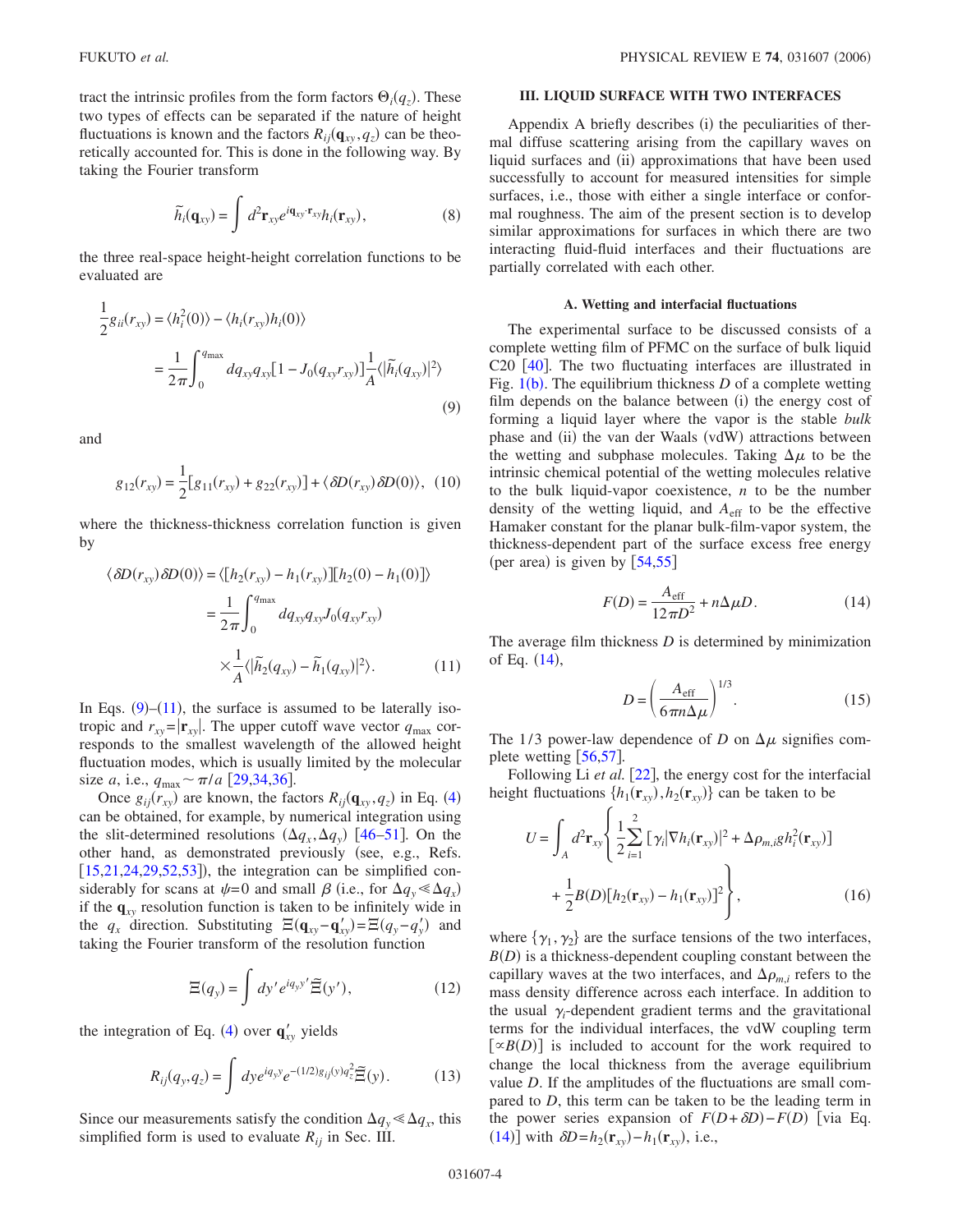CAPILLARY WAVE FLUCTUATIONS AND INTRINSIC...

$$
B(D) = \frac{\partial^2 F(D)}{\partial D^2} = \frac{A_{\text{eff}}}{2\pi D^4}.
$$
 (17)

The fact that the coupling term is minimized if  $h_2(\mathbf{r}_{xy})$  $=h_1(r_{xy})$  implies that in the limit of small thickness or strong vdW attractions between the film and the subphase  $[B(D)]$  $\rightarrow \infty$ , the fluctuations of the two interfaces are primarily conformal. In the opposite limit of large *D* or small  $A_{\text{eff}}$   $[B(D) \rightarrow 0]$ , Eq. ([16](#page-3-3)) reduces to the sum of Hamiltonians at the two individual interfaces, and therefore the two interfaces should fluctuate independently, as expected for macroscopically thick films.

The above treatment of the coupling term is implicitly based on the Derjaguin approximation (DA) [58-[60](#page-17-35)]. In the present context, the DA implies that (i) the *local* energy density (per unit area) at a given point  $\mathbf{r}_{xy}$  for the interactions between the two fluctuating interfaces is assumed to depend only on the *local* thickness  $d(\mathbf{r}_{xy}) = D + h_2(\mathbf{r}_{xy}) - h_1(\mathbf{r}_{xy})$ , and (ii) this local energy density is approximated with the value that would be obtained for a pair of *flat* and *parallel* interfaces that are separated by  $d(\mathbf{r}_{xy})$ . As shown by Andelman *et al.* [[59](#page-17-36)[,60](#page-17-35)] for wetting films on rough solid surfaces, the DA should be valid for  $q_{xy} \le 1/D$ , i.e., for describing the coupling between interfacial fluctuations of *long* wavelengths, but is expected to break down for  $q_{xy} \ge 1/D$ . This limitation of the DA is not a serious problem here since the x-ray scattering measurements in the present study were taken at relatively small magnitudes of the lateral wave vectors  $[|q_y| \le \max\{|q_y|\} \sim 2 \times 10^{-3} \text{ Å}^{-1} < 1/\max\{D\} \sim 6$  $\times 10^{-3}$  Å<sup>-1</sup>] and should thus be dominated by the longwavelength behavior.

Using the Fourier transform of  $h_i(\mathbf{r}_{xy})$  in Eq. ([8](#page-3-4)), the equipartition of the Fourier modes in the Hamiltonian Eq.  $(16)$  $(16)$  $(16)$ ] yields the mean-square amplitudes of height and thickness fluctuations,

<span id="page-4-1"></span>
$$
\frac{1}{A} \langle \tilde{h}_i^*(q_{xy}) \tilde{h}_j(q_{xy}) \rangle \approx \delta_{ij} \frac{k_B T}{\gamma_i} \frac{1}{q_{xy}^2 + \xi^{-2}} + \frac{k_B T}{\gamma_1 + \gamma_2} \left[ \frac{1}{q_{xy}^2 + \xi_s^{-2}} - \frac{1}{q_{xy}^2 + \xi^{-2}} \right],
$$
\n(18)

<span id="page-4-0"></span>
$$
\frac{1}{A}\langle |\widetilde{h}_2(q_{xy}) - \widetilde{h}_1(q_{xy})|^2 \rangle \cong \frac{k_B T(\gamma_1 + \gamma_2)}{\gamma_1 \gamma_2} \frac{1}{q_{xy}^2 + \xi^{-2}}, \quad (19)
$$

<span id="page-4-4"></span>where  $\delta_{ij}$  is the Kronecker delta. The presence of two interfaces leads to two lateral correlation lengths,

$$
\xi^2 = \frac{1}{B(D)} \frac{\gamma_1 \gamma_2}{\gamma_1 + \gamma_2} = \frac{2\pi D^4}{A_{\text{eff}}} \frac{\gamma_1 \gamma_2}{\gamma_1 + \gamma_2},\tag{20}
$$

$$
\xi_g^2 = \frac{\gamma_1 + \gamma_2}{(\Delta \rho_{m,1} + \Delta \rho_{m,2})g} = \frac{\gamma_1 + \gamma_2}{\rho_{m,\infty}g},
$$
(21)

<span id="page-4-5"></span>where  $\rho_{m,\infty} = \Delta \rho_{m,1} + \Delta \rho_{m,2}$  is equal to the mass density of the bulk liquid. The vdW-limited correlation length  $\xi \sim D^2$  is a measure of how far the correlations in *thickness* fluctuations persist over the surface [see Eq.  $(19)$  $(19)$  $(19)$ ]; it ranges from intermolecular length scales for very thin films to  $\sim$ 1  $\mu$ m for films that are a few hundred angstroms thick. As in the case of simple liquid surfaces (Appendix A), the gravity-limited length  $\xi$ <sub>g</sub> is of the order of  $\sim$ 1 mm and sets the correlation length for the *height* fluctuations.

It is clear from the above that the two types of height fluctuations contribute to  $\langle |\tilde{h}_i(q_{xy})|^2 \rangle$ . For each interface *(i*)  $= j$ ), the first term in Eq. ([18](#page-4-1)), which depends only on the surface tension  $\gamma$  of that interface and has the same form as for the simple liquid-vapor interface  $[31,36]$  $[31,36]$  $[31,36]$  $[31,36]$ , describes the component of independent fluctuations. The second term in Eq.  $(18)$  $(18)$  $(18)$ , which is exactly the same for all  $\{i, j\}$  and depends on the effective surface tension  $\gamma_{\text{eff}} = \gamma_1 + \gamma_2$ , represents the component of conformal fluctuations. The mean-square amplitudes above will be used below to derive approximate expressions for the real-space correlation functions and to estimate the Debye-Waller-like effects on the reflectivity.

#### **B. Approximate correlation functions**

For simple liquid surfaces (Appendix A), it has proven practical to approximate the scattering cross section by extending the logarithmic behavior of  $g(r_{xy})$  for  $q_{\text{max}}^{-1} \ll r_{xy}$  $\leq \xi_g$  [Eq. ([A3](#page-14-0))] to the entire range  $r_{xy} \geq q_{\text{max}}^{-1}$ . An equivalent approximation for two fluctuating interfaces can be developed by considering the limiting behavior of the correlation functions in Eqs.  $(9)$  $(9)$  $(9)$ – $(11)$  $(11)$  $(11)$ . On the basis of Eqs.  $(18)$  $(18)$  $(18)$  and  $(19)$  $(19)$  $(19)$ , the correlation functions behave approximately as follows [61](#page-17-37):

<span id="page-4-2"></span>
$$
\langle h_i(r_{xy})h_j(0)\rangle \approx \frac{k_B T}{2\pi} \left[ \frac{1}{\gamma_1 + \gamma_2} \ln\left(\frac{\xi_g}{\xi}\right) + \delta_{ij} \frac{1}{\gamma_i} \ln(q_{\text{max}}\xi) \right] \text{ for } r_{xy} = 0
$$
  

$$
\approx \frac{k_B T}{2\pi} \left[ \frac{1}{\gamma_1 + \gamma_2} \ln\left(\frac{\xi_g}{\xi}\right) + \delta_{ij} \frac{1}{\gamma_i} \ln\left(\frac{\xi}{r_{xy}}\right) \right] \text{ for } q_{\text{max}}^{-1} \ll r_{xy} \ll \xi
$$
  

$$
\approx \frac{k_B T}{2\pi} \frac{1}{\gamma_1 + \gamma_2} \ln\left(\frac{\xi_g}{r_{xy}}\right) \text{ for } \xi \ll r_{xy} \ll \xi_g
$$
  

$$
\approx 0 \text{ for } r_{xy} \gg \xi_g,
$$
 (22)

<span id="page-4-3"></span>1  $\frac{1}{2}g_{ii}(r_{xy}) = 0$  for  $r_{xy} = 0$  (exact)

$$
\approx \frac{k_B T}{2\pi} \frac{1}{\gamma_i} \ln(q_{\text{max}} r_{xy}) \text{ for } q_{\text{max}}^{-1} \ll r_{xy} \ll \xi
$$
  

$$
\approx \frac{k_B T}{2\pi} \left[ \frac{1}{\gamma_i} \ln(q_{\text{max}} \xi) + \frac{1}{\gamma_1 + \gamma_2} \ln\left(\frac{r_{xy}}{\xi}\right) \right] \text{ for } \xi \ll r_{xy} \ll \xi_g
$$
  

$$
\approx \frac{k_B T}{2\pi} \left[ \frac{1}{\gamma_i} \ln(q_{\text{max}} \xi) + \frac{1}{\gamma_1 + \gamma_2} \ln\left(\frac{\xi_g}{\xi}\right) \right] \text{ for } r_{xy} \gg \xi_g,
$$
 (23)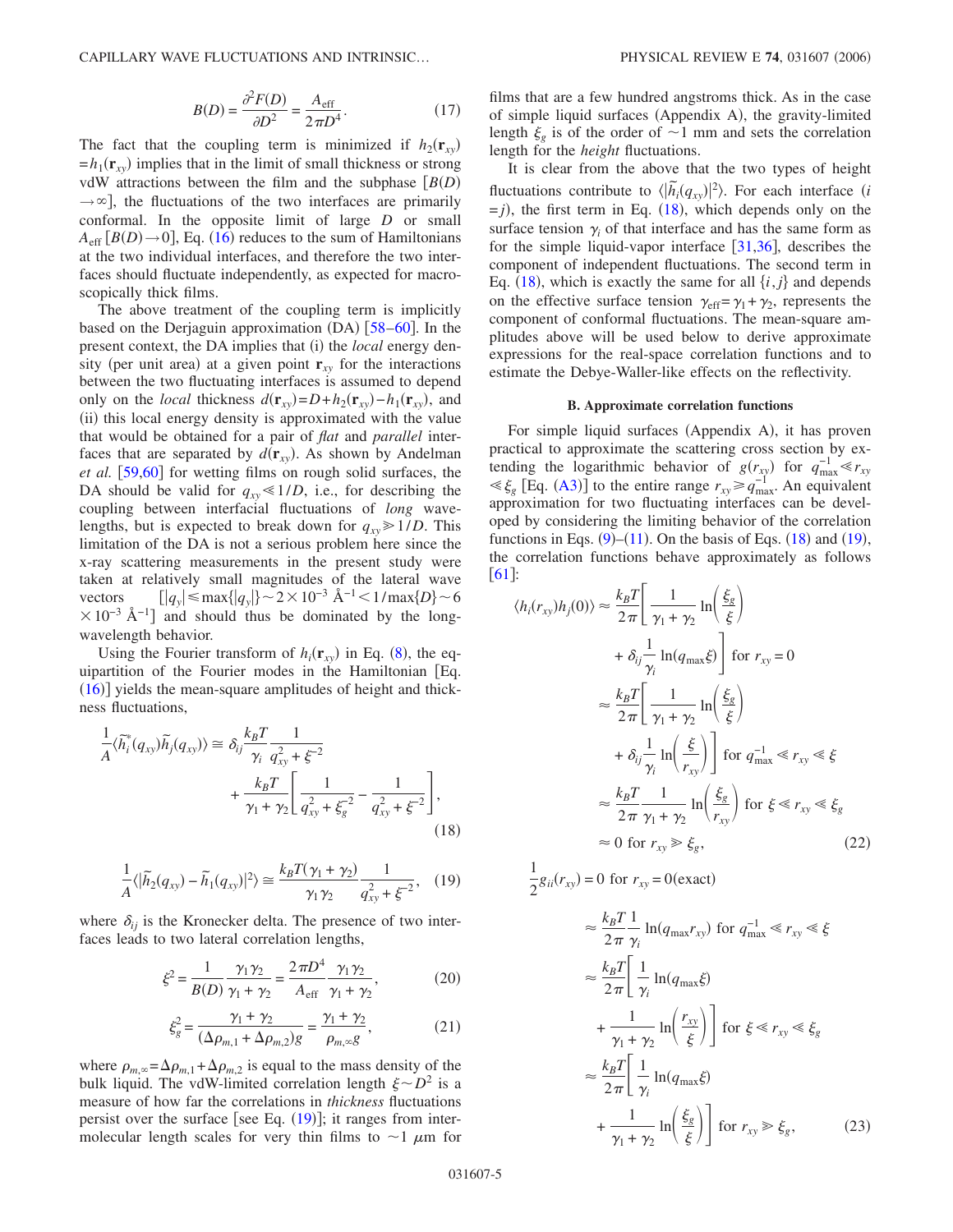<span id="page-5-2"></span>
$$
\frac{1}{2}g_{12}(r_{xy}) \approx \frac{k_B T}{2\pi} \frac{1}{2} \left(\frac{1}{\gamma_1} + \frac{1}{\gamma_2}\right) \ln(q_{\text{max}}\xi) \text{ for } r_{xy} \ll \xi
$$

$$
\approx \frac{k_B T}{2\pi} \left[\frac{1}{2} \left(\frac{1}{\gamma_1} + \frac{1}{\gamma_2}\right) \ln(q_{\text{max}}\xi)
$$

$$
+ \frac{1}{\gamma_1 + \gamma_2} \ln\left(\frac{r_{xy}}{\xi}\right) \right] \text{ for } \xi \ll r_{xy} \ll \xi_g
$$

$$
\approx \frac{k_B T}{2\pi} \left[\frac{1}{2} \left(\frac{1}{\gamma_1} + \frac{1}{\gamma_2}\right) \ln(q_{\text{max}}\xi)
$$

$$
+ \frac{1}{\gamma_1 + \gamma_2} \ln\left(\frac{\xi_g}{\xi}\right) \right] \text{ for } r_{xy} \gg \xi_g, \qquad (24)
$$

<span id="page-5-1"></span>
$$
\langle \delta D(r_{xy}) \delta D(0) \rangle \approx \frac{k_B T}{2\pi} \left( \frac{1}{\gamma_1} + \frac{1}{\gamma_2} \right) \ln(q_{\text{max}} \xi) \text{ for } r_{xy} = 0
$$

$$
\approx \frac{k_B T}{2\pi} \left( \frac{1}{\gamma_1} + \frac{1}{\gamma_2} \right) \ln \left( \frac{\xi}{r_{xy}} \right) \text{ for } q_{\text{max}}^{-1} \ll r_{xy} \ll \xi
$$

$$
\approx 0 \text{ for } r_{xy} \gg \xi. \tag{25}
$$

For each correlation function, note that the limiting forms in adjacent ranges of  $r_{xy}$  are continuous and extrapolate to identical values at  $r_{xy} = \xi$  and at  $r_{xy} = \xi_g$ , and the substitution of  $r_{xy} = q_{\text{max}}^{-1}$  in the expression for  $r_{xy} \geq q_{\text{max}}^{-1}$  results in the mean-square value at  $r_{xy} = 0$ . These limiting forms are plotted in Figs. [2](#page-5-0)(a) and 2([b](#page-5-0)), for a PFMC film on C20 at 42  $\degree$ C (see Table [I](#page-6-0)) and  $D=100$  Å.

The essential properties of the correlation functions are captured by the above limiting forms, including the basic features of  $\langle h_i(r_{xy})h_j(0) \rangle$  that have been discussed previously by Daillant *et al.* [[24](#page-17-6)]. In addition, it is shown explicitly that sets the lateral correlation length for *thickness* fluctuations  $[\langle \delta D(r_{xy}) \delta D(0) \rangle$ , Fig. [2](#page-5-0)(b)] and  $\xi_g$  sets the correlation length for *height* fluctuations  $\left[ \langle h_i(r_{xy})h_j(0) \rangle, \text{Fig. 2(a)} \right]$  $\left[ \langle h_i(r_{xy})h_j(0) \rangle, \text{Fig. 2(a)} \right]$  $\left[ \langle h_i(r_{xy})h_j(0) \rangle, \text{Fig. 2(a)} \right]$ . The correlation functions always display logarithmic dependence on  $r_{xy}$ over the ranges of  $r_{xy}$  where they vary; however, the behavior of each correlation function is different above and below  $\xi$ . For  $r_{xy} \le \xi$ , in addition to the common constant term in all three functions  $\langle h_i(r_{xy})h_j(0) \rangle$  [Eq. ([22](#page-4-2)) and Fig. [2](#page-5-0)(a)], each self-correlation function  $(i=j)$  contains a logarithmic term that depends only on the surface tension  $\gamma$  of the relevant interface. Therefore, both the independent and conformal fluctuations contribute to the self-correlations  $\langle h_i(r_{xy})h_i(0) \rangle$  $\neq$  0, whereas the cross-correlations  $\langle h_1(r_{xy})h_2(0)\rangle \neq 0$  originate solely from the conformal part. The presence of independent height fluctuations is reflected in the different growth rates of  $g_{11}(r_{xy})$  and  $g_{22}(r_{xy})$  for  $r_{xy} < \xi$  and in the  $r_{xy}$ dependence of the nonconformal thickness fluctuations  $\langle \delta D(r_{xy}) \delta D(0) \rangle \neq 0$ . For  $\xi \ll r_{xy} \ll \xi_g$ , the fluctuations are completely conformal  $[\langle \delta D(r_{xy}) \delta D(0) \rangle = 0]$ ; all three functions  $\langle h_i(r_{xy})h_j(0)\rangle$  become identical and follow a common logarithmic falloff with  $r_{xy}$  that depends on the effective surface tension  $\gamma_{\text{eff}} = \gamma_1 + \gamma_2$ . For  $r_{xy} \ge \xi_g$ , the height fluctuations become uncorrelated, which necessarily implies  $\langle \delta D(r_{xy}) \delta D(0) \rangle = 0.$ 

<span id="page-5-0"></span>

FIG. 2. Approximate forms of various correlation functions for the vdW-coupled capillary fluctuations at the liquid-liquid and liquid-vapor interfaces as a function of lateral separation  $r_{xy}$ . The curves are calculated using the parameters in Table [I](#page-6-0) for a PFMC wetting film on bulk C20 at 42  $\degree$ C and *D* = 100 Å, corresponding to  $\xi = 1700 \text{ Å. (a) } \langle h_i(r_{xy})h_j(0) \rangle$  (labeled *ij*) from Eq. ([22](#page-4-2)); (b)  $g_{ij}(r_{xy})$ (labeled *ij*) and  $\langle \delta D(r_{xy}) \delta D(0) \rangle$  (labeled "*DD*"), from Eqs. ([23](#page-4-3))–([25](#page-5-1)); (c)  $\exp[-\frac{1}{2}g_{ij}(r_{xy})q_z^2]$  at  $q_z$ =0.15 Å<sup>-1</sup>, from Eqs. ([26](#page-6-1)) and  $(27).$  $(27).$  $(27).$ 

For the purpose of estimating the scattered intensity [Eqs.  $(2)$  $(2)$  $(2)$ ,  $(4)$  $(4)$  $(4)$ , and  $(6)$  $(6)$  $(6)$ ], the correlation functions can be simplified further. First, for the typical film thickness probed here *D*  $=$  30–160 Å), the inequalities  $q_{\text{max}}^{-1}$  (~2 Å)  $\leq \xi$  (=150)  $-4400$  Å)  $\leq \xi_g$  ( $\sim$ 1 mm) are generally satisfied. Since these lengths differ significantly in magnitude and are independent of the precise form of correlation functions, a reasonable approximation is to neglect the gradual crossover behaviors near  $r_{xy} = \{q_{\text{max}}^{-1}, \xi, \xi_g\}$  and apply the limiting forms in Eqs.  $(22)$  $(22)$  $(22)$ – $(25)$  $(25)$  $(25)$  to all values of  $r_{xy}$  within each length scale region. Second, since it is impossible to resolve  $\xi_g$  in practical x-ray experiments  $(q_{xy,\text{min}} \sim \Delta q_y = 10^{-5} - 10^{-4} \text{ Å}^{-1} \ge \xi_g^{-1}$ , the limiting forms of  $g_{ij}(r_{xy})$  for  $\xi \ll r_{xy} \ll \xi_g$ , which are independent of  $\xi_g$ , will be extended to large  $r_{xy} \rightarrow \infty$ . This same approximation has been used for  $g(r_{xy})$  for simple surfaces (Appendix A). Applying these approximations to Eqs.  $(23)$  $(23)$  $(23)$  and  $(24)$  $(24)$  $(24)$ , obtains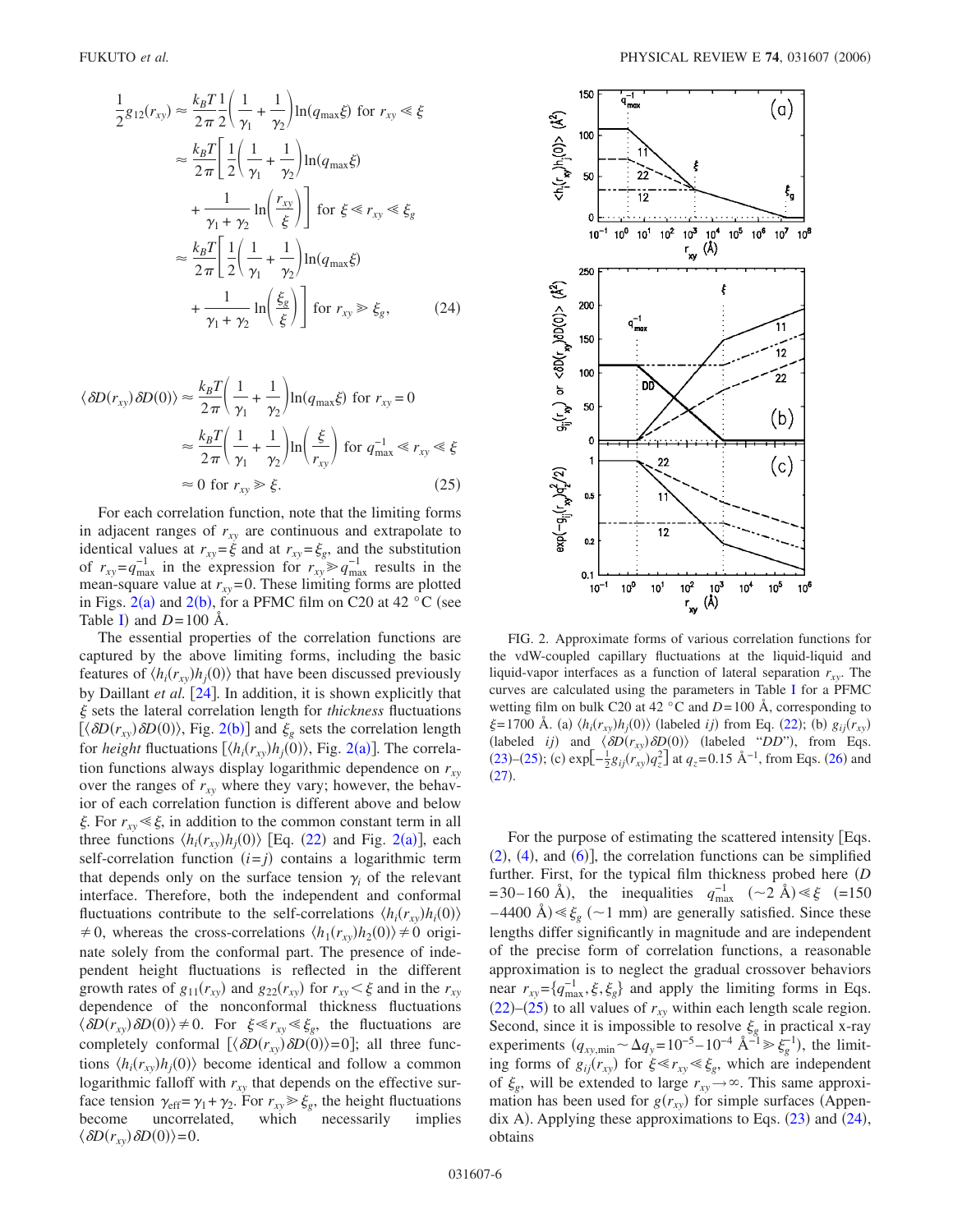<span id="page-6-0"></span>TABLE I. Values of the parameters relevant to the present experiment.

| Quantity                                          | Value                                                              |
|---------------------------------------------------|--------------------------------------------------------------------|
| Temperature                                       | $T_1 = 37.2$ °C<br>$T_2 = 42.2$ °C                                 |
| Effective Hamaker constant <sup>a</sup>           | $A_{\rm eff} = A_{\rm HF} - A_{\rm FF}$<br>$=0.9\times10^{-20}$ J  |
| Liquid-liquid surface tension <sup>b</sup>        | $\gamma_1$ =6.5 dyn/cm at $T_1$<br>$\gamma_1$ =6.3 dyn/cm at $T_2$ |
| Liquid-vapor surface tension $\sigma$             | $\gamma_2$ =12.5 dyn/cm                                            |
| Lateral correlation length<br>(van der Waals) $d$ | $\xi = (0.17 \text{ Å}^{-1})D^2$                                   |
| Lateral correlation length<br>$(gravitational)^c$ | $\xi_e = 1.6$ mm                                                   |
| Upper wave-vector cutoff <sup>t</sup>             | $q_{\text{max}} = \pi/a = 0.5 \text{ Å}^{-1}$                      |
| Relative layer electron density <sup>g</sup>      | $\rho_{\text{PEMC}}/\rho_{\text{C20}}=1.9$                         |

<sup>a</sup>For fluorocarbon film on bulk hydrocarbon  $[66]$  $[66]$  $[66]$ .

<sup>b</sup>For *bulk* PFMC-C20 interface, via pendant drop method [[65](#page-17-39)].  ${}^{\circ}$ For PFMC-vapor interface [[66](#page-17-38)].

 $\rm{e^{c}From}$  Eq. ([20](#page-4-4)).<br> $\rm{E}_{\rm{F}rem}$  Eq. (21)

<sup>e</sup> From Eq. ([21](#page-4-5)) and  $\rho_{m,\infty} = 0.79$  g/cm<sup>3</sup> for C20.

<sup>1</sup> From molecular diameter of  $a \sim 6$  Å for PFMC [[66](#page-17-38)].

Nominal value estimated from mass densities; treated as a fitting parameter for  $R/R<sub>F</sub>$ .

<span id="page-6-1"></span>
$$
e^{-(1/2)g_{ii}(r_{xy})q_z^2} \approx 1 \text{ for } r_{xy} \le q_{\text{max}}^{-1}
$$
  
\n
$$
\approx (q_{\text{max}}r_{xy})^{-\eta_i} \text{ for } q_{\text{max}}^{-1} < r_{xy} \le \xi
$$
  
\n
$$
\approx (q_{\text{max}}\xi)^{-\eta_i}(r_{xy}/\xi)^{-\eta_{12}} \text{ for } r_{xy} > \xi, \quad (26)
$$

<span id="page-6-2"></span>
$$
e^{-(1/2)g_{12}(r_{xy})q_z^2} \approx (q_{\text{max}}\xi)^{-(1/2)(\eta_1 + \eta_2)} \text{ for } r_{xy} \le \xi
$$
  
 
$$
\approx (q_{\text{max}}\xi)^{-(1/2)(\eta_1 + \eta_2)}(r_{xy}/\xi)^{-\eta_{12}} \text{ for } r_{xy} > \xi,
$$
 (27)

<span id="page-6-6"></span>where the  $q_z$ -dependent exponents are defined as

$$
\eta_i \equiv \frac{k_B T}{2\pi \gamma_i} q_z^2,\tag{28a}
$$

$$
\eta_{12} \equiv \frac{k_B T}{2\pi(\gamma_1 + \gamma_2)} q_z^2. \tag{28b}
$$

Figure  $2(c)$  $2(c)$  shows the behavior of these approximate functions over the range  $r_{xy} < \xi_e$ , calculated for  $q_z$ =0.15 Å<sup>-1</sup> and the same parameters as in Figs.  $2(a)$  $2(a)$  and  $2(b)$ .

Using the above approximate forms of  $exp[-\frac{1}{2}g_{ij}(r_{xy})q_z^2]$ , the evaluation of  $R_{ij}(q_y, q_z)$  is reduced to a single numerical integration of simple analytic functions in real space. This is illustrated below for XDS and XR separately, choosing a realistic resolution function that is appropriate for each technique.

#### **C. Off-specular diffuse scattering**

In order to maximize the dynamic range of the XDS data, it is often advantageous to have access to as small a lateral

<span id="page-6-3"></span>

FIG. 3. An XDS rocking scan in the incidence plane  $(q_x=0, \psi)$ =0) at  $q_z$ =0.14 Å<sup>-1</sup>, taken with an experimental resolution of  $\Delta q_y$  $\approx$  (*q<sub>z</sub>*/2) $\Delta \beta$ =3.0 × 10<sup>-5</sup> Å<sup>-1</sup>. The data (○) correspond to a PFMC wetting film on C20 at 42  $\degree$ C and *D*=155 Å and is identical to the data in Fig.  $7(c)$  $7(c)$ . The observed intensity is shown as the product  $\sin(\alpha)I(q_y, q_z)$ , which accounts for the change in the x-ray footprint on the surface with varying  $q<sub>y</sub>$  and should be symmetric with respect to the sign of  $q_y$  for fixed  $q_z$ . The solid curve corresponds to the Gaussian resolution function  $\Xi(q_y - q'_y)$  in Eq. ([29](#page-6-4)). For comparison, the data  $sin(\alpha)I(q_y, q_z)$  are normalized to be unity at  $q_y$  $=0.$ 

wave vector  $(q_{xy,min} \sim \Delta q_y)$  as possible. Ultimately, the resolution is limited by either the angular divergence of the incident beam  $(\Delta \alpha \sim 10^{-4} \text{ rad for the measurements below})$  or the finite curvature of the liquid surface. The detector angular resolution  $\Delta \beta$  for XDS should be chosen such that it is as close to this limit as possible and still wide enough to yield measurable intensities at higher  $q_z$ . The XDS measurements in the present study were taken with  $\Delta \beta = 4.3 \times 10^{-4}$  rad (Sec. IV B); a typical rocking curve scan around the specular condition is shown in Fig. [3.](#page-6-3) It is clear that the FWHM of the central peak is close to the slit-based width  $\Delta q_y = (q_z/2) \Delta \beta$ , and that the experimental resolution is well represented by a Gaussian  $\left[15,29,52\right]$  $\left[15,29,52\right]$  $\left[15,29,52\right]$  $\left[15,29,52\right]$  $\left[15,29,52\right]$  of the form

$$
\Xi(q_y - q_y') = \exp[-\pi(q_y - q_y')^2/(\Delta q_y)^2].
$$
 (29)

<span id="page-6-4"></span>This expression satisfies  $\Xi(0)=1$  at the detector center, and the integration of  $\Xi$  over  $(-\infty,\infty)$  yields the FWHM resolution  $\Delta q_{\rm v}$ .

Substituting the Fourier transform of Eq.  $(29)$  $(29)$  $(29)$  in Eq.  $(13)$  $(13)$  $(13)$ ,

<span id="page-6-5"></span>
$$
R_{ij}(q_{y},q_{z}) = \frac{\Delta q_{y}}{\pi} \int_{0}^{\infty} dy \cos(q_{y}y)e^{-(\Delta q_{y}y)^{2}/4\pi}e^{-(1/2)g_{ij}(y)q_{z}^{2}}.
$$
\n(30)

This integration can be carried out numerically using the approximate factors  $\exp[-\frac{1}{2}g_{ij}(r_{xy})q_z^2]$  in Eqs. ([26](#page-6-1)) and ([27](#page-6-2)). Due to the relatively fast decay of the integrand with *y*, the numerical integration converges without difficulties. The normalized intensity  $I(q_y, q_z)/I_0$  to be compared with XDS data can be obtained using Eq.  $(2)$  $(2)$  $(2)$ .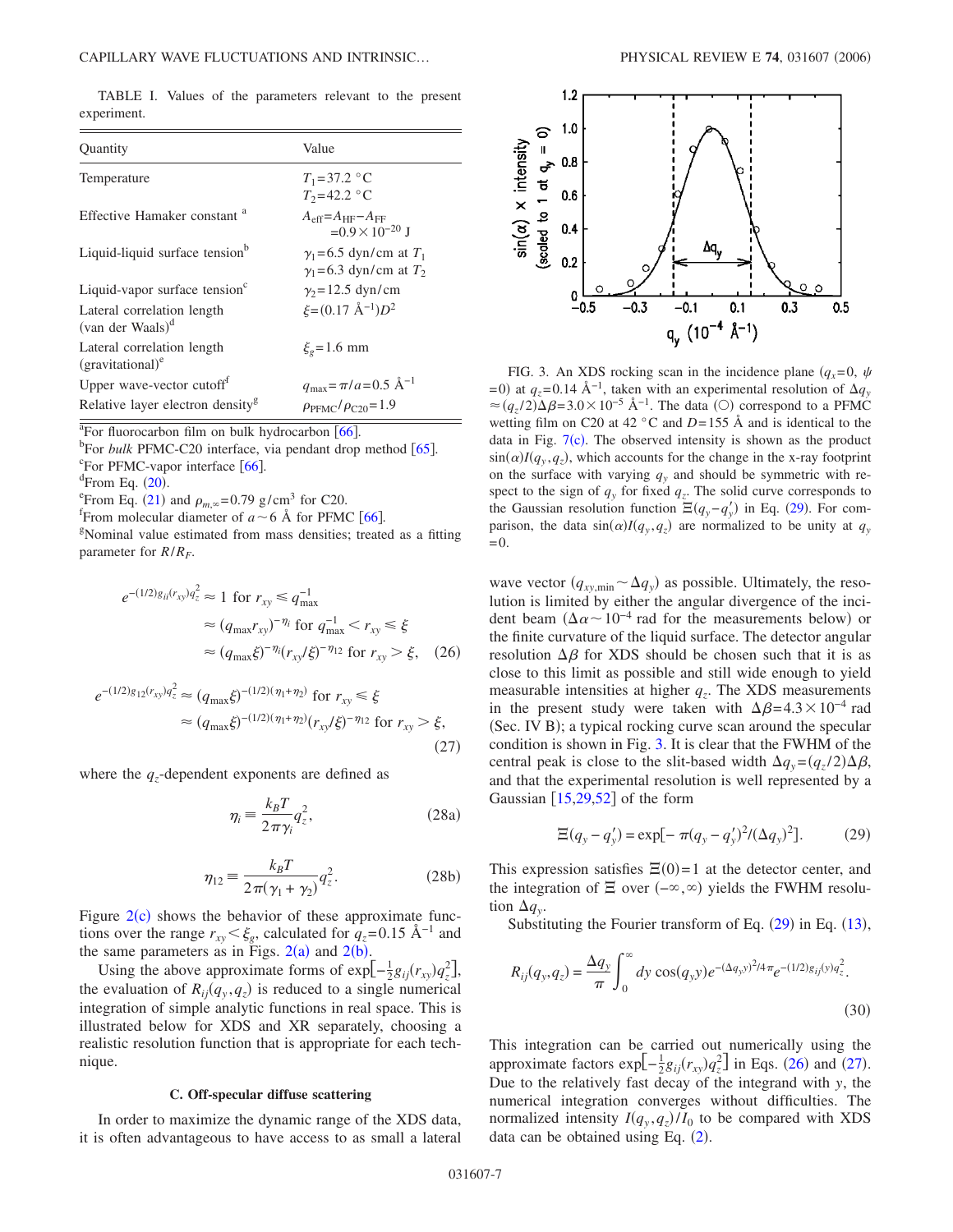In the limit of very weak  $(\xi \rightarrow \xi_g \text{ or } \infty)$  or strong  $(\xi$  $\rightarrow$  *q*<sub>max</sub>) interfacial coupling, the factors exp $\left[-\frac{1}{2}g_{ij}(r_{xy})q_z^2\right]$ are simplified such that the integral in Eq.  $(30)$  $(30)$  $(30)$  can be solved analytically, in the manner similar to the case of simple liquid-vapor interfaces  $[29]$  $[29]$  $[29]$ . The limit of weak coupling or independent fluctuations yields

<span id="page-7-4"></span>
$$
\lim_{\xi \to \xi_g \to \infty} R_{ii}(q_y, q_z) \approx 2(4\pi)^{-(1/2)(1+\eta_i)} \Gamma\left(\frac{1-\eta_i}{2}\right)
$$

$$
\times \left(\frac{\Delta q_y}{q_{\text{max}}}\right)^{\eta_i} F_1\left(\frac{1-\eta_i}{2}; \frac{1}{2}; -\pi\left[\frac{q_y}{\Delta q_y}\right]^2\right)
$$

$$
\approx \frac{1}{\pi} \Gamma(1-\eta_i) \sin\left(\frac{\pi \eta_i}{2}\right) \frac{\Delta q_y}{|q_y|} \left(\frac{|q_y|}{q_{\text{max}}}\right)^{\eta_i}
$$
for  $|q_y| \gg \Delta q_y$ , (31)

<span id="page-7-3"></span>
$$
\lim_{\xi \to \xi_g} R_{12}(q_y, q_z) \approx e^{-(1/2)[\langle h_1^2(0) \rangle + \langle h_2^2(0) \rangle] q_z^2} e^{-\pi (q_y/\Delta q_y)^2}
$$
\n
$$
\sim 0 \text{ for } |q_y| \gg \Delta q_y,
$$
\n(32)

where  $\Gamma$  is the Gamma function and  $_1F_1$  is the Kumer function. The asymptotic behavior of  $R_{ij}$  is consistent with the fact that the diffuse scattering from independently fluctuating interfaces contains no interference term. In the opposite limit of strong coupling or conformal fluctuations, the three *Rij* factors become identical,

$$
\lim_{\xi \to q_{\text{max}}^{-1}} R_{ij}(q_y, q_z) \approx 2(4\pi)^{-(1/2)(1+\eta_{12})} \Gamma\left(\frac{1-\eta_{12}}{2}\right)
$$

$$
\times \left(\frac{\Delta q_y}{q_{\text{max}}}\right)^{\eta_{12}} {}_{1}F_{1}\left(\frac{1-\eta_{12}}{2}; \frac{1}{2}; -\pi\left[\frac{q_y}{\Delta q_y}\right]^{2}\right)
$$

$$
\approx \frac{1}{\pi} \Gamma(1-\eta_{12}) \sin\left(\frac{\pi \eta_{12}}{2}\right) \frac{\Delta q_y}{|q_y|} \left(\frac{|q_y|}{q_{\text{max}}}\right)^{\eta_{12}}
$$
for  $|q_y| \gg \Delta q_y$ . (33)

For  $\eta_{12} \ll 1$ , the asymptotic form reduces to the single-surface expression Eq. ([A4](#page-14-1)) with  $\Xi(\mathbf{q}_{xy}-\mathbf{q}'_{xy}) = \Delta q_y \delta(q_y)$  $-q'$ <sub>y</sub>) and  $\eta = \eta_{12}$ .

In Sec. V the measured XDS intensities will be compared with the predicted form based on Eq.  $(30)$  $(30)$  $(30)$  for the partially correlated interfaces as well as the above limiting cases.

#### **D. Specular reflectivity**

In general, XR from liquid surfaces is measured with a resolution that is sufficiently coarse as to integrate over the near-singular cusplike peak in the differential cross section at  $\mathbf{q}_{xy}$ =0 (Appendix A). In slits-based XR measurements, the resolution is usually closely approximated by the rectangular form

$$
\Xi(q_y - q'_y) = \begin{cases} 1 & \text{if } |q_y - q'_y| < \frac{1}{2}\Delta q_y \\ 0 & \text{otherwise.} \end{cases}
$$
(34)

<span id="page-7-0"></span>One method to calculate  $R_{ij}(0, q_z)$  for XR [Eq. ([6](#page-2-2))] is to follow the same approach as for XDS. Substituting the Fou<span id="page-7-5"></span>rier transform of Eq.  $(34)$  $(34)$  $(34)$  in Eq.  $(13)$  $(13)$  $(13)$  and setting  $q_y=0$ ,

$$
R_{ij}(0, q_z) = \frac{\Delta q_y}{\pi} \int_0^\infty dy \frac{\sin(\Delta q_y y/2)}{\Delta q_y y/2} e^{-(1/2)g_{ij}(y)q_z^2}.
$$
 (35)

This integration can be carried out numerically using the approximate forms of  $exp[-\frac{1}{2}g_{ij}(r_{xy})q_z^2]$  in Eqs. ([26](#page-6-1)) and  $(27)$  $(27)$  $(27)$ . While the numerical integration is straightforward to implement, this approach has two disadvantages. First, although the effects of various interfacial parameters on reflectivity can in principle be calculated, an intuitive understanding of these effects is difficult to gain using this approach. Second, both the fast oscillation and the slow decay of the integrand for some values of *y* cause the numerical integration process to be relatively slow and inconvenient for use in the XR data analysis that involves iterative fitting.

The alternative approach that works well for small  $q_z$  is to approximate the factors  $R_{ij}(0, q_z)$  by Gaussians of Debye-Waller (DW) form,

$$
R_{ij}(0, q_z) = e^{-\sigma_{c,ij}^2 q_z^2},\tag{36}
$$

<span id="page-7-6"></span>where each capillary-wave roughness parameter  $\sigma_{c,ij}$  depends on  $g_{ij}(r_{xy})$  and the resolution function. The simplest way to derive the expressions for  $\sigma_{c,ij}$  is to expand  $\exp[-\frac{1}{2}g_{ij}(r_{xy})q_z^2]$  in Eq. ([4](#page-2-1)) as a power series and identify  $\sigma_{c,ij}^2$  with the coefficient for the  $q_z^2$  term, leading to

$$
\sigma_{c,ij}^2 = \frac{1}{2} \left[ \langle h_i^2(0) \rangle + \langle h_j^2(0) \rangle \right]
$$

$$
- \frac{1}{(2\pi)^2} \int d^2 \mathbf{q}_{xy}^{\prime} \Xi(\mathbf{q}_{xy}^{\prime}) \frac{1}{A} \langle \widetilde{h}_i^* (\mathbf{q}_{xy}^{\prime}) \widetilde{h}_j (\mathbf{q}_{xy}^{\prime}) \rangle. \quad (37)
$$

The mean-square roughness  $\langle h_i^2(0) \rangle$  is given by Eq. ([22](#page-4-2)), and  $q'_{xy}$  integration can be carried out analytically for simple resolution functions using the mean-square Fourier amplitudes in Eqs.  $(18)$  $(18)$  $(18)$  and  $(19)$  $(19)$  $(19)$ . For the rectangular resolution [Eq. ([34](#page-7-0))], the resulting expressions for  $\sigma_{c,ij}^2$  in the limit  $\xi_g$  $\rightarrow \infty$  are given by

<span id="page-7-1"></span>
$$
\sigma_{c,ii}^2 = \frac{k_B T}{2\pi(\gamma_1 + \gamma_2)} \left\{ \ln\left(\frac{q_{\text{max}}}{\Delta q_y}\right) + \frac{\gamma_1 \gamma_2}{\gamma_i^2} \ln\left(\frac{\sqrt{1 + \xi^2 q_{\text{max}}^2}}{\frac{1}{2} \xi \Delta q_y + \sqrt{1 + \left(\frac{1}{2} \xi \Delta q_y\right)^2}}\right) \right\}, \quad (38)
$$

$$
\sigma_{c,12}^2 = \frac{1}{2} (\sigma_{c,11}^2 + \sigma_{c,22}^2) + \Delta_{c,12}^2, \quad (39)
$$

 $(39)$ 

<span id="page-7-2"></span>where

$$
\Delta_{c,12}^2 = \frac{k_B T}{4\pi} \left( \frac{1}{\gamma_1} + \frac{1}{\gamma_2} \right) \ln \left[ \frac{1}{2} \xi \Delta q_y + \sqrt{1 + \left( \frac{1}{2} \xi \Delta q_y \right)^2} \right].
$$
\n(40)

Using these DW factors and the intrinsic form factors  $\Theta_i(q_z)$ in Eq.  $(3)$  $(3)$  $(3)$ , Eq.  $(6)$  $(6)$  $(6)$  reduces to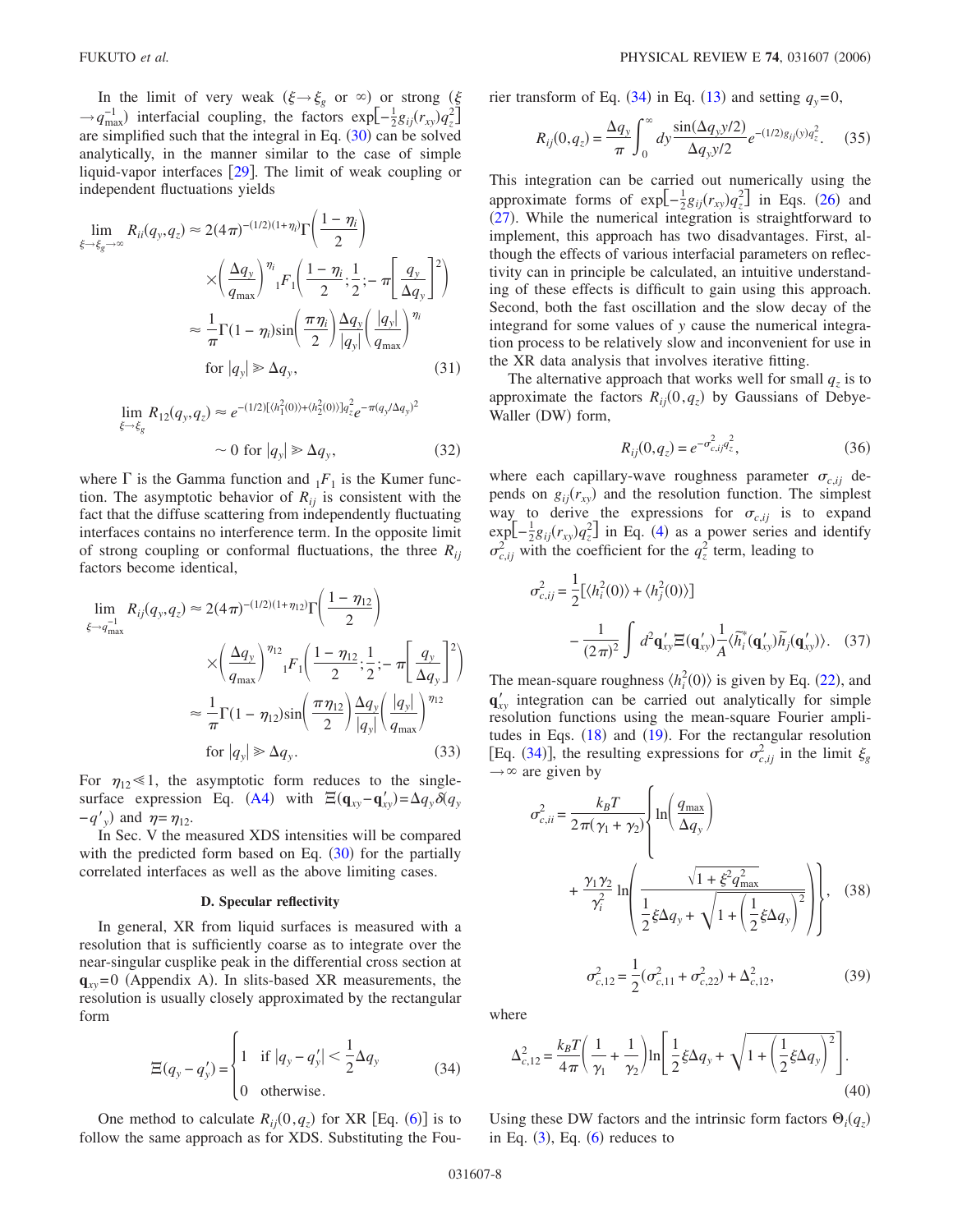<span id="page-8-0"></span>
$$
\frac{R(q_z)}{R_F(q_z)} \approx |(\phi_1 - 1)e^{-(1/2)\sigma_1^2 q_z^2} - \phi_1 e^{-(1/2)\sigma_2^2 q_z^2} e^{iq_z D}|^2
$$
  

$$
-2\phi_1(\phi_1 - 1)(e^{-\Delta_{c,1}^2 q_z^2} - 1)e^{-(1/2)(\sigma_1^2 + \sigma_2^2)q_z^2} \cos(q_z D),
$$
  
(41)

where the effective *total* roughness  $\sigma_i$  at each interface is defined as  $[31,34,62]$  $[31,34,62]$  $[31,34,62]$  $[31,34,62]$  $[31,34,62]$ 

$$
\sigma_i^2 \equiv w_i^2 + \sigma_{c,ii}^2. \tag{42}
$$

<span id="page-8-1"></span>The first square term in Eq.  $(41)$  $(41)$  $(41)$  corresponds to the reflectivity that would be obtained if  $\Delta_{c,12}^2 = 0$ , or equivalently, if the film thickness did not fluctuate ( i.e.,  $\xi \rightarrow q_{\text{max}}^{-1}$  or  $\langle [\delta D(0)]^2 \rangle \rightarrow 0$ ). The second, oscillatory term arises from fluctuations in the thickness of the fluid layer.

Some features of the capillary roughness  $\sigma_{c,i,j}$  [Eqs.  $(38)$  $(38)$  $(38)$ – $(40)$  $(40)$  $(40)$ ] should be emphasized. First,  $\sigma_{c,ij}$  depends weakly (logarithmically) on  $q_z$  through the resolution  $\Delta q_y$  $\approx (q_z/2)\Delta\beta$ , just as for  $\sigma_c$  for the simple liquid surface (Appendix A). Second,  $\sigma_{c,ij}$  depends on the film thickness *D* through the correlation length  $\xi \propto D^2$ . Third,  $\sigma_{c,ij}$  reduces to the expected single-interface forms in the extreme cases of interfacial coupling. In the limit of weak coupling or independently fluctuating interfaces, the limiting forms recover the corresponding single-interface expressions for  $\sigma_c^2$  and  $\langle h^2(0) \rangle$  [Eqs. ([A6](#page-15-0)) and ([A7](#page-15-1))],

$$
\lim_{\xi \to \xi_g} \sigma_{c,ii}^2 \approx \frac{k_B T}{2 \pi \gamma_i} \ln \left( \frac{q_{\text{max}}}{\Delta q_y} \right),\tag{43}
$$

<span id="page-8-2"></span>
$$
\lim_{\xi \to \xi_g} \sigma_{c,12}^2 \approx \frac{k_B T}{4\pi} \left( \frac{1}{\gamma_1} + \frac{1}{\gamma_2} \right) \ln \left( q_{\text{max}} \xi_g \right)
$$
\n
$$
= \lim_{\xi \to \xi_g} \frac{1}{2} \left[ \langle h_1^2(0) \rangle + \langle h_2^2(0) \rangle \right]. \tag{44}
$$

<span id="page-8-3"></span>In the opposite limit of strong coupling or conformal fluctuations,

$$
\lim_{\xi \to 0} \sigma_{c,ij}^2 \approx \frac{k_B T}{2\pi(\gamma_1 + \gamma_2)} \ln\left(\frac{q_{\text{max}}}{\Delta q_y}\right) \tag{45}
$$

for all *ij*, and  $\Delta_{c,12} \rightarrow 0$  as  $\xi \rightarrow 0$ , consistent with  $\langle \delta D(r_{xy}) \delta D(0) \rangle = 0.$ 

The two methods described above for calculating reflectivity are compared quantitatively in Appendix B. The use of the analytic approximation based on the DW factors Eqs.  $(38)$  $(38)$  $(38)$ – $(42)$  $(42)$  $(42)$ ] is shown to be valid so long as  $q_z$  is sufficiently small that the exponents in Eq. ([28](#page-6-6)) satisfy  $\eta_i < 1$ , corresponding to  $q_z$ <0.3 Å<sup>-1</sup> for the PFMC wetting films on C20. The calculations of  $R_{ij}(0, q_z)$  for two nonrectangular resolution functions (Gaussian and error-function-based) are described in Appendix C.

### **IV. EXPERIMENTAL DETAILS**

#### **A. X-ray measurements**

X-ray experiments were carried out at Beamline X22B of National Synchrotron Light Source, using the Harvard/BNL liquid surface spectrometer operated at an x-ray wavelength of  $\lambda$ =1.56 Å. The scattered intensities were measured using a NaI scintillation detector. Two sets of crossed Huber slits were placed between the sample and the detector, one set located at  $S_1 = 233$  mm and the other (detector slits) at  $S_2$ =700 mm from the sample center. The height and width of the slit opening at  $S_i$  are denoted as  $(H_i, W_i)$  below.

Following procedures that are now well established (see, e.g., Refs.  $[34, 63]$  $[34, 63]$  $[34, 63]$ ), the reported signal for XR is the difference between the intensity measured at the specular position  $\beta = \alpha$  and  $\psi = 0$  [ $q_{xy} = 0$ , Fig. [1](#page-1-0)(a)] and the background intensity measured at  $\dot{\psi}$  offsets of  $\pm \psi_b = \pm 0.3^{\circ}$ . The backgroundsubtracted intensity was normalized to the incident beam to obtain the reflectivity  $R(q_z) = I(q_z)/I_0$ . The detector slits at  $S_2$ were set to  $(H_2, W_2) = (3.0 \text{ mm}, 3.0 \text{ mm})$ , corresponding to angular detector resolutions of  $\Delta \beta = 0.25^{\circ}$  and  $\Delta \psi = 0.25^{\circ}$ , or equivalently, reciprocal-space resolutions of  $\Delta q_x \approx k \Delta \psi$  $\Delta q_z \approx 0.017 \text{ Å}^{-1}$ ,  $\Delta q_y \approx (q_z/2) \Delta \beta = 0.0021 q_z$ , and  $\Delta q_z \approx k \Delta \beta$  $=0.017 \text{ Å}^{-1}$ . The slits at *S*<sub>1</sub>, set to  $(H_1, W_1)$  $=(6.0 \text{ mm}, 4.0 \text{ mm})$ , were used to reduce background and to eliminate stray scattering.

XDS was measured using a rocking scan method, in which intensities scattered in the incidence plane  $(\psi=0)$  are measured as a function of the output angle  $\beta$  while keeping the surface-normal component  $q<sub>z</sub>$  of the wave vector (or the sum  $\alpha + \beta$ ) fixed. The background intensities were measured at  $\psi$  offsets of  $\psi_b = \pm 0.3^\circ$ , and the background-subtracted intensity was normalized to the incident beam to obtain the normalized intensity  $I(\alpha, \beta)/I_0$ . The detector slits were set to  $(H_2, W_2)$  = (0.3 mm, 3.0 mm), corresponding to angular resolutions of  $\Delta \beta = 0.025^{\circ}$  and  $\Delta \psi = 0.25^{\circ}$ . The equivalent *q*-space resolutions are given by  $\Delta q_x = 0.017 \text{ Å}^{-1}$  and  $\Delta q_z$  $= 0.0017$  Å<sup>-1</sup>, while the  $q_y$  resolution varied with  $\beta$  as  $\Delta q_y$  $\approx k \sin(\beta) \Delta \beta = (0.0017 \text{ Å}^{-1}) \sin(\beta)$ . The slits at *S*<sub>1</sub> were set to  $(H_1, W_1) = (2.5 \text{ mm}, 4.0 \text{ mm})$ . For rocking scans with fixed angular resolutions  $\Delta \beta$  and  $\Delta \psi$ ,  $\sin(\alpha)I(q_y, q_z)/I_0$  is symmetric with respect to the sign of  $q_y$  [[64](#page-17-42)].

#### **B. Materials, wetting chamber, and sample preparation**

PFMC (Lancaster, 95%) and C20 (Aldrich, 99%) were used as received. The relevant physical parameters for the PFMC film on bulk C20 are listed in Table [I](#page-6-0)  $[65]$  $[65]$  $[65]$ .

The wetting chamber, sample preparation, and the method for forming wetting films are the same as in Ref.  $[40]$  $[40]$  $[40]$ . The thickness of a wetting film was controlled through the temperature difference  $\Delta T = T - T_{res} > 0$  between the film and a bulk reservoir of the same liquid  $[10,40,66,67]$  $[10,40,66,67]$  $[10,40,66,67]$  $[10,40,66,67]$  $[10,40,66,67]$  $[10,40,66,67]$ , where the chemical potential offset  $\Delta \mu$  (Sec. III A) is proportional to  $\Delta T$  for small  $\Delta T$ . The chamber consisted of two concentric temperature-controlled cells, where the hermetically sealed inner copper cell (internal diameter 110 mm, height 100 mm, temperature stability  $\pm 0.001 \text{ K}$  contained the sample (PFMC film on bulk C20) in the middle and a reservoir of wetting liquid (PFMC) at the bottom. A circular copper disk (2 in. diam, 3 mm thick) for holding the liquid subphase (C20) was placed flat on a copper platform such that the liquid surface was approximately at 50 mm above the cell bottom. The platform rested on copper legs with Teflon spac-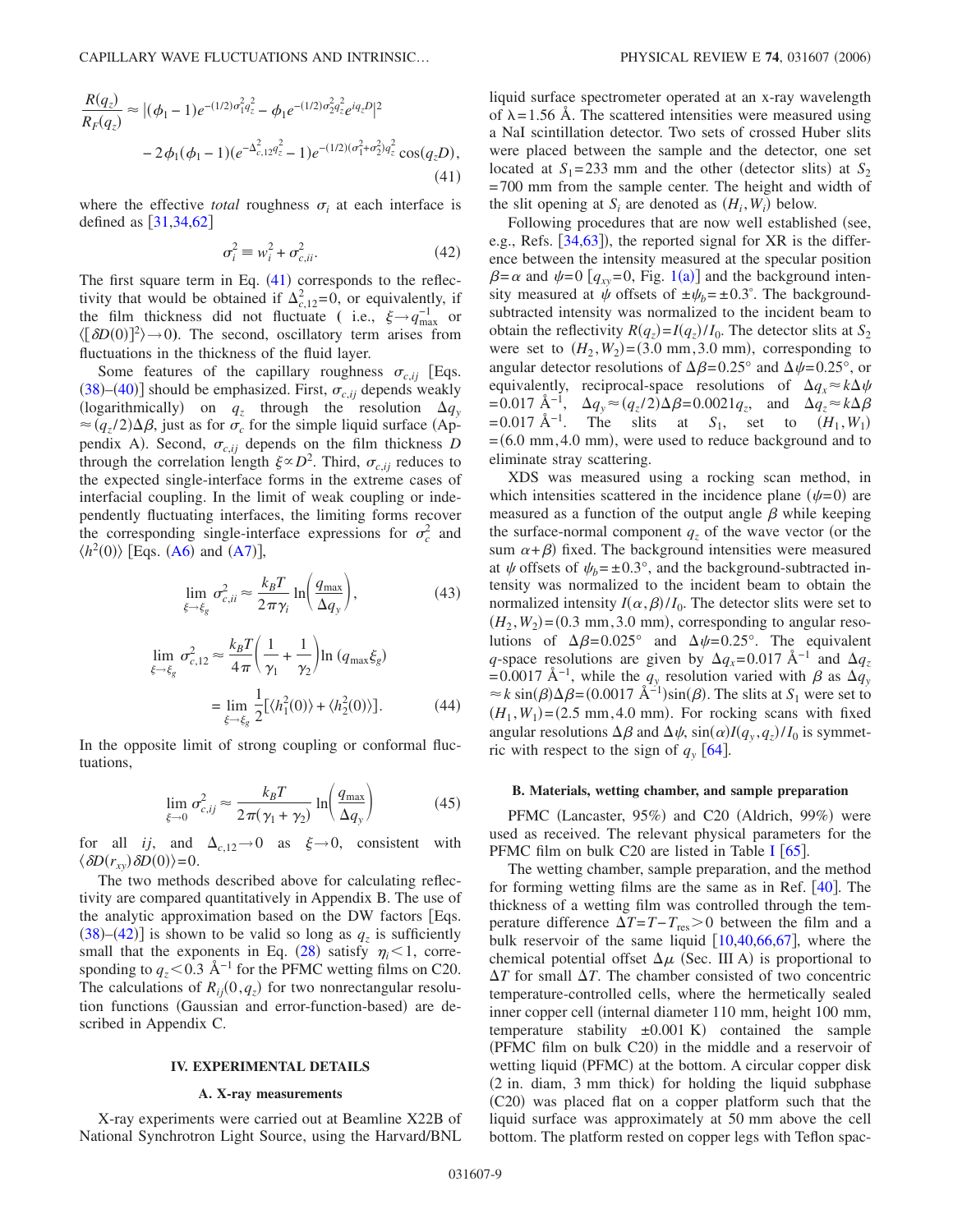ers inserted in between. Two thermistors (YSI, 30  $k\Omega$ ) that had been calibrated against each other were used to monitor the temperature of the liquid reservoir and the sample platform. The temperature offset  $\Delta T$  was controlled via an adhesive-free Kapton heater sandwiched between two plates of the sample platform assembly.

Prior to each sample preparation, the inner cell and the inside parts were wiped and/or rinsed thoroughly with chloroform and methanol, soaked in warm methanol, and dried on a heating plate. The circular copper disk for holding the sample was cleaned by wiping with methanol and soaking for 3 min in an acidic solution of  $H_2SO_4$  (20% by volume) and  $HNO<sub>3</sub>$  (10%), followed by a thorough rinse with Millipore water and drying on a heating plate. After the assembly of the inner cell, the sample platform was heated above the bulk melting point  $(\sim 35.7 \degree C \ [63])$  $(\sim 35.7 \degree C \ [63])$  $(\sim 35.7 \degree C \ [63])$  of C20 and a few milligrams of C20 were spread uniformly over the copper disk using a spatula. The cell was then sealed without PFMC and the entire chamber was mounted on the liquid surface spectrometer. The cleanliness of the pure C20 surface was ensured by taking XR scans around the surface freezing temperature ( $\sim$ 38.7 °C) and checking that the surface freezing property of  $C_2$ 0 [[63](#page-17-41)] was reproducible.

For the formation of a wetting film, a reservoir of PFMC was introduced by opening a small screw hole diameter 1.5 mm) on the cell lid, injecting 3 mL of PFMC to the cell bottom via a Hamilton syringe, and immediately resealing the hole. After setting the temperatures for given film temperature and offset  $\Delta T$ , the sample was left undisturbed until the temperatures stabilized, typically for  $1-2$  h, prior to starting x-ray measurements. At each temperature setting, XR measurements were repeated multiple times over a few hours to ensure that the wetting film was stable. With this setup, it was possible to obtain stable PFMC films up to *D*  $\sim$  160 Å |[40](#page-17-21)|.

# **V. EXPERIMENTAL RESULTS, ANALYSIS, AND DISCUSSIONS**

### **A. Specular reflectivity**

Representative XR data from PFMC wetting films on C20 at 37 and [4](#page-9-0)2 °C are shown as  $R(q_z)/R_F(q_z)$  in Figs. 4(a) and  $4(b)$  $4(b)$ , respectively. The shown data sets represent films of different thicknesses  $(D=37$  to 142 Å), obtained at different temperature offsets  $\Delta T$  between the C20 subphase and the PFMC reservoir. The period (in  $q_z$ ) of the interference (Kiessig) fringe is a direct measure of the inverse thickness *D*<sup>−1</sup>, and the topmost (bottommost) data set in each figure corresponds to the thinnest (thickest) film, respectively. The 1/3 power-law behavior  $D \sim (\Delta T)^{-1/3}$  of PFMC wetting films on C20, which signifies complete wetting, has already been discussed in Ref.  $[40]$  $[40]$  $[40]$ . The primary goal of the present XR study is to extract the interfacial structures and their dependence on the interfacial separation *D*.

Since the kinematic Born approximation (BA) is not accurate for  $q_z/q_c \le 5$  [[31](#page-17-17)]  $(q_c=0.0195 \text{ Å}^{-1})$  for bulk C20), the analysis of the XR data has been carried out using different formalisms for  $q_z \ge 0.1$  Å<sup>-1</sup> (~5 $q_c$ ) and for  $q_z \le 0.1$  Å<sup>-1</sup>. For

<span id="page-9-0"></span>

FIG. 4. Measured Fresnel-normalized specular reflectivity *R*/*RF* vs  $q_z$  (symbols), obtained from PFMC wetting films on bulk C20: (a) at 37.2 °C and thickness  $D=37$ , 51, 87, and 142 Å (top to bottom); and (b) at  $42.2 \text{ °C}$  and  $D=38$ , 66, 97, and 142 Å (top to bottom). Each data set is accompanied by the best-fit  $R/R_F$  curves based on fit 1 (the gray line) and fit 2 (the black line) of the XR analysis; the two fits are almost identical except for the slight differences at high  $q_z$ .

 $q_z \ge 0.1$  Å<sup>-1</sup>, the fitting curve was calculated by using the BA expression based on the DW factors [Eq. ([41](#page-8-0))]. As shown in Appendix B, this BA form should be accurate for the PFMC-C20 system up to  $q_z \sim 0.3 \text{ Å}^{-1}$ , i.e., the highest  $q_z$ probed in the present measurement. In the fitting, the four parameters *D*,  $\phi_1$ ,  $\sigma_1$ , and  $\sigma_2$  were varied. The factor  $\Delta_{c,12}$  $(\rightarrow 0 \text{ as } q_z \rightarrow 0)$  in the correlation correction term in Eq. ([41](#page-8-0)) was calculated from Eq.  $(40)$  $(40)$  $(40)$ , using the known resolution  $\Delta q_y = (q_z/2) \Delta \beta$ , the appropriate correlation length  $\xi$  for given  $D$  [Eq.  $(20)$  $(20)$  $(20)$ ], and the parameters in Table [I.](#page-6-0)

For  $q_z$ <0.1 Å<sup>-1</sup>, the reflectivity was estimated by a combination of the Parratt formalism  $[1,68,69]$  $[1,68,69]$  $[1,68,69]$  $[1,68,69]$  $[1,68,69]$  and the BA. For the lowest values  $q_z \leq 0.06$  Å<sup>-1</sup>, the fitting curve was calculated by replacing the first (square) term in Eq.  $(41)$  $(41)$  $(41)$  with the  $R/R_F$  based on the matrix method of the Parratt formalism [[69](#page-17-45)]. For this calculation, a single-layer electron density pro-file ("box model;" see, e.g., Refs. [[48,](#page-17-46)[50,](#page-17-47)[66](#page-17-38)]) was first constructed from the same four parameters  $(D, \phi_1, \sigma_1, \text{ and } \sigma_2)$ as used in the BA; the profile was then divided into a stack of constant-density, 0.5-Å-thick slabs, and the exact reflectivity was calculated for this set of slabs. Unfortunately, there is a systematic error in the BA analysis that is due to neglecting refraction effects and is responsible for a small difference between the Parratt and BA forms [[70](#page-17-48)]. This difference is not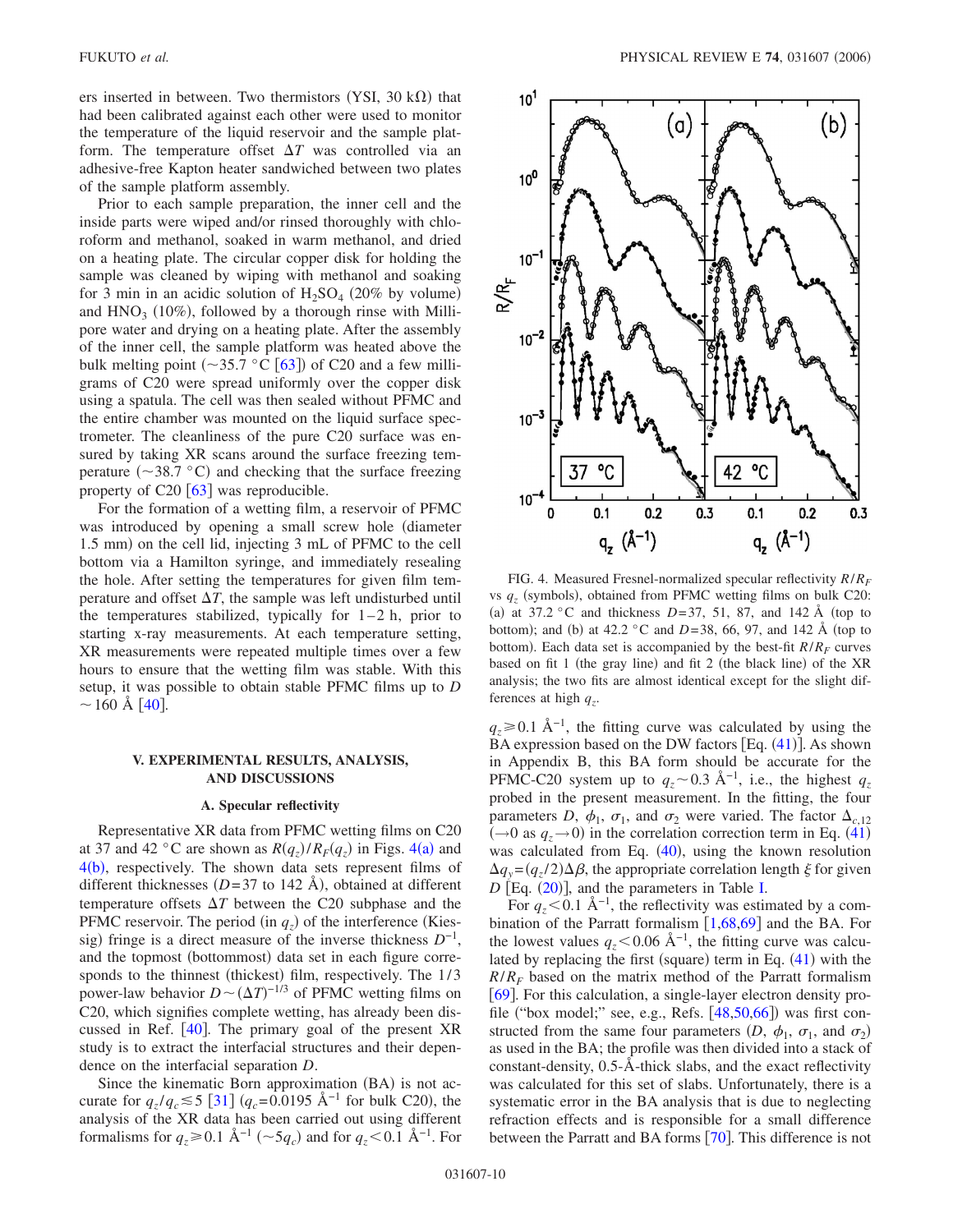<span id="page-10-0"></span>TABLE II. List of best-fit parameters, based on fit 1, for fitting to the XR data in Fig. [4.](#page-9-0)

| D<br>$(\AA)$    | $\phi_1 = \rho_1/\rho_\infty$  | $\sigma_1$ ( <i>L</i> / <i>L</i> )<br>(A) | $\sigma_2$ ( <i>L</i> /V)<br>(A) | (L/L)<br>緋<br>$\mathfrak{S}$ 10<br>ь-                                                          |
|-----------------|--------------------------------|-------------------------------------------|----------------------------------|------------------------------------------------------------------------------------------------|
|                 | (a) $T = 37.2$ °C              |                                           |                                  | Roughness<br>8                                                                                 |
| $36.7 \pm 0.4$  | $1.84 \pm 0.03$                | $8.1 \pm 0.5$                             | $6.22 \pm 0.12$                  | σ,                                                                                             |
| $50.5 \pm 0.3$  | $1.90 \pm 0.03$                | $8.9 \pm 0.3$                             | $6.38 \pm 0.10$                  | 画(l/V)                                                                                         |
| $86.4 \pm 0.6$  | $1.89 \pm 0.05$                | $9.2 \pm 0.4$                             | $6.29 \pm 0.18$                  | <b>夜夜恋医童</b><br>Total                                                                          |
| $141.9 \pm 0.8$ | $1.90 \pm 0.05$                | $9.8 \pm 0.7$                             | $6.40 \pm 0.20$                  |                                                                                                |
|                 | (b) $T=42.2 \text{ }^{\circ}C$ |                                           |                                  |                                                                                                |
| $38.0 \pm 0.5$  | $1.77 \pm 0.03$                | $8.3 \pm 0.5$                             | $6.47 \pm 0.15$                  |                                                                                                |
| $65.8 \pm 0.5$  | $1.81 \pm 0.03$                | $9.1 \pm 0.4$                             | $6.41 \pm 0.13$                  | 20<br>80<br>140                                                                                |
| $96.9 \pm 0.5$  | $1.85 \pm 0.03$                | $9.4 \pm 0.5$                             | $6.45 \pm 0.12$                  | Thickness $D(\lambda)$                                                                         |
| $141.9 \pm 0.6$ | $1.83 \pm 0.03$                | $10.3 \pm 0.5$                            | $6.49 \pm 0.13$                  | FIG. 5. Effective total roughness $\sigma_i = \sqrt{w_i^2 + \sigma_{c,ii}^2}$ as a function of |

physically important, and in order to provide a smooth transition in the region  $0.06 \leq q_{7} \leq 0.1$  Å<sup>-1</sup>, the square term in Eq. ([41](#page-8-0)) was replaced by a weighted sum of the Parratt and BA forms, where the relative weight of the BA contribution was increased linearly from 0 to 1 over this  $q_z$  range.

The theoretical  $R/R_F$  curve based on these high- $q_z$ , low*qz*, and intermediate forms was fitted simultaneously to the observed data in the range  $q_z>0.03$  Å<sup>-1</sup>. For all  $q_z>0$ , the calculated  $R/R_F$  contained the BA-based correlation correc-tion term [Eq. ([41](#page-8-0))], which vanishes at  $q_z = 0$ . The actual fitting was carried out using two different types of parametrizations. The two methods, denoted hereafter as fit 1 and fit 2, differ in whether the total roughnesses  $\sigma_i$  [Eq. ([42](#page-8-1))] or the intrinsic widths  $w_i$  are treated as fitting parameters. Both approaches produce best fits of similarly good quality.

### *1. Fit 1: Effective total roughness*  $\sigma_i$

In fit 1, the weak  $q_z$  dependence of  $\sigma_i$  (through  $\sigma_{c,i}$ ) is completely neglected, and  $\sigma_i$  are simply treated as fitting parameters. Thus, the four directly varied parameters are *D*,  $\phi_1$ ,  $\sigma_1$ , and  $\sigma_2$ . The best-fit *R*/*R<sub>F</sub>* curves obtained by fit 1 are indicated by the gray lines in Fig. [4,](#page-9-0) and the best-fit parameters for the shown curves are listed in Table [II.](#page-10-0) The presence of a nearly immiscible PFMC wetting film on C20 is supported by the fact that the extracted values for the relative electron density  $\phi_1$  of the layer agree, within 7% or less, with the expected nominal value of  $\phi_1 = \rho_{\text{PEMC}}/\rho_{\text{C20}} \sim 1.9$ . The best-fit effective total roughness  $\sigma_i$  are plotted as a function of the film thickness *D* in Fig. [5,](#page-10-1) where the upper data set corresponds to the liquid-liquid interface  $(\sigma_1)$  and the lower set to the liquid-vapor interface  $(\sigma_2)$ . The observed relation  $\sigma_1 > \sigma_2$  is consistent with the lower surface tension  $(\gamma_1 < \gamma_2)$  of the liquid-liquid interface as compared to that of the liquid-vapor interface.

For comparison, Fig. [5](#page-10-1) also shows three different sets of theoretical curves for the *capillary wave* roughness  $\sigma_{c,i,i}$ . The black solid curves correspond to the expected case of coupled interfacial fluctuations mediated by vdW interac-tions [Eq. ([38](#page-7-1))]. The two horizontal solid lines in gray correspond to the limit of weak interfacial coupling, i.e., two

<span id="page-10-1"></span>

PFMC film thickness *D* at 37.2 °C (O) and 42.2 °C ( $\bullet$ ), representing the best-fit values extracted from fit 1 of the XR analysis. The upper data set corresponds to  $\sigma_1$  for the C20-PFMC (liquid-liquid) interface and the lower set to  $\sigma_2$  for the PFMC-vapor (liquid-vapor) interface. The lines describe the theoretical effective *capillary* roughness  $\sigma_{c,i}$  for three different scenarios of interfacial coupling, calculated using the physical parameters in Table [I](#page-6-0) and a fixed resolution of  $\Delta q_y = (q_z/2) \Delta \beta = 3.2 \times 10^{-4} \text{ Å}^{-1}$  at a midpoint  $q_z$ =0.15 Å<sup> $-1$ </sup> of the XR measurement. The black solid lines that vary with  $D$  are based on Eq.  $(38)$  $(38)$  $(38)$  and correspond to the expected coupling of interfacial fluctuations that is mediated by (nonretarded) vdW interactions. The two horizontal solid lines in gray describe the limit of weak coupling or independent fluctuations [Eq. ([43](#page-8-2))]. The bottommost gray dashed line represents the limit of strong coupling or perfectly conformal fluctuations  $[Eq. (45)].$  $[Eq. (45)].$  $[Eq. (45)].$ 

independently fluctuating interfaces [Eq. ([43](#page-8-2))]. The gray dashed line on the bottom describes the limit of strong coupling, in which two interfaces fluctuate together and obey perfect conformality so that  $\sigma_{c,11}(\text{conf.}) = \sigma_{c,22}(\text{conf.})$  [Eq.  $(45)$  $(45)$  $(45)$ ]. All these curves were calculated by using the param-eters in Table [I](#page-6-0) and assuming the resolution of  $\Delta q_v = 3.2$  $\times 10^{-4}$  Å<sup>-1</sup> at  $q_z$ =0.15 Å<sup>-1</sup>. The upper wave-vector cutoff, on which  $\sigma_{c,ii}^2$  depends logarithmically (Sec. III D), was fixed at  $q_{\text{max}} = \pi/a = 0.5 \text{ Å}^{-1}$ , on the basis of  $a \sim 6 \text{ Å}$  for the diameter of the PFMC molecule  $[66]$  $[66]$  $[66]$ . This value is also close to the published value of  $q_{\text{max}}=0.44\pm0.06 \text{ Å}^{-1}$  for the free surface of bulk C20  $[34]$  $[34]$  $[34]$ . In Fig. [5,](#page-10-1) the capillary roughness  $\sigma_{c,i}$  (vdW) for the vdW-coupled fluctuations displays the expected *D*-dependent behavior  $\left[12,15,16,37,66\right]$  $\left[12,15,16,37,66\right]$  $\left[12,15,16,37,66\right]$  $\left[12,15,16,37,66\right]$  $\left[12,15,16,37,66\right]$  $\left[12,15,16,37,66\right]$  $\left[12,15,16,37,66\right]$ . At small *D*,  $\sigma_{c,i}$  (vdW) is partially quenched below the value  $\sigma_{c,i}$  (indep.) for the independent fluctuations due to the close proximity of the two interfaces; however, as *D* increases,  $\sigma_{c,i}$  (vdW) increases and saturates to  $\sigma_{c,ii}$  (indep.) at large *D*.

On the basis of Fig. [5,](#page-10-1) the following inferences can be made. (i) The observed total roughness  $\sigma_i$  at each interface is dominated by the capillary roughness  $\sigma_{c,ii}$ . (ii) While the possibility of perfectly conformal fluctuations is clearly ruled out, the measured roughnesses  $\sigma_i$  are of the same order of magnitude as both  $\sigma_{c,i}$  (vdW) for the vdW-coupled fluctuations and  $\sigma_{c,ii}$  (indep.) for the independent fluctuations. In view of this, the XR result here is not sufficient justification for discriminating unambiguously between the coupled and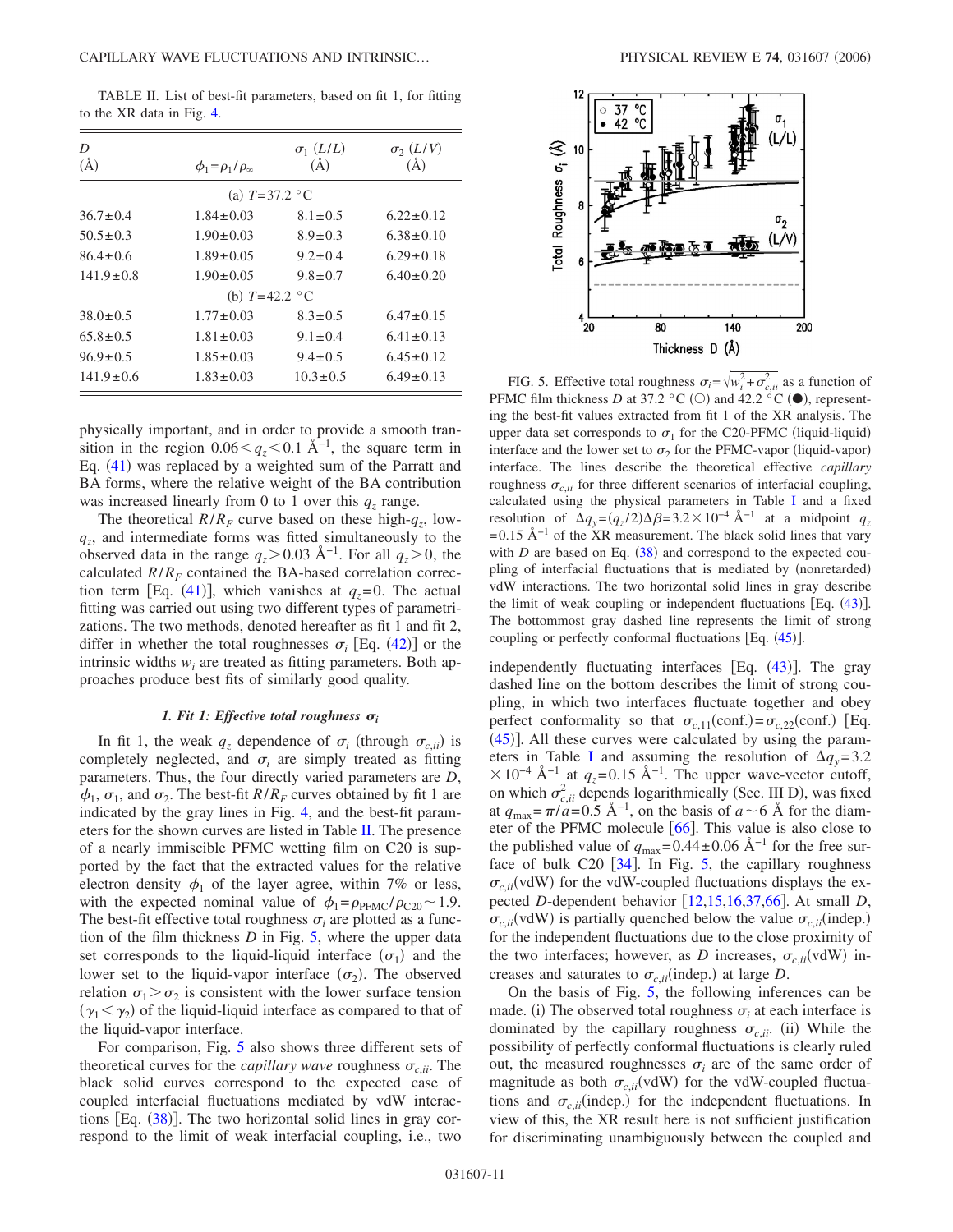| D                              |                               | $w_1(L/L)$    | $w_2(L/V)$    |  |  |  |  |  |
|--------------------------------|-------------------------------|---------------|---------------|--|--|--|--|--|
| $(\AA)$                        | $\phi_1 = \rho_1/\rho_\infty$ | $(\AA)$       | $\rm(\AA)$    |  |  |  |  |  |
| (a) $T = 37.2$ °C              |                               |               |               |  |  |  |  |  |
| $36.6 \pm 0.4$                 | $1.86 \pm 0.03$               | $3.2 \pm 1.1$ | $2.3 \pm 0.3$ |  |  |  |  |  |
| $50.6 \pm 0.3$                 | $1.93 \pm 0.03$               | $4.3 \pm 0.6$ | $2.4 \pm 0.2$ |  |  |  |  |  |
| $86.5 + 0.6$                   | $1.91 \pm 0.05$               | $4.1 + 1.2$   | $1.8 + 0.6$   |  |  |  |  |  |
| $142.0 \pm 0.8$                | $1.92 \pm 0.05$               | $5.0 \pm 1.3$ | $1.8 \pm 0.7$ |  |  |  |  |  |
| (b) $T=42.2 \text{ }^{\circ}C$ |                               |               |               |  |  |  |  |  |
| $37.9 \pm 0.5$                 | $1.79 \pm 0.03$               | $3.1 \pm 1.3$ | $2.7 \pm 0.4$ |  |  |  |  |  |
| $65.7 + 0.4$                   | $1.83 \pm 0.03$               | $3.9 \pm 0.9$ | $2.2 \pm 0.3$ |  |  |  |  |  |
| $96.9 \pm 0.5$                 | $1.86 \pm 0.02$               | $4.0 \pm 0.9$ | $2.0 + 0.4$   |  |  |  |  |  |
| $142.0 \pm 0.7$                | $1.85 \pm 0.03$               | $5.5 \pm 1.1$ | $1.9 \pm 0.5$ |  |  |  |  |  |

<span id="page-11-0"></span>TABLE III. List of best-fit parameters, based on fit 2, for fitting to the XR data in Fig. [4.](#page-9-0)

independent fluctuations. We will return to this point below when we discuss XDS results. On the other hand, the fact that the measured  $\sigma_i$  remain close to or above  $\sigma_{c,ii}(\text{vdW})$ does point toward the plausibility of the vdW-coupled capillary fluctuations and small but non-negligible intrinsic widths  $w_i$ . (iii) The observed  $\sigma_1$  is consistently higher than  $\sigma_{c,11}$ (vdW), although only by small amounts for the smallest *D* probed. This suggests that the intrinsic width  $w_1$  at the liquid-liquid (C20-PFMC) interface is nonzero. This point, as well as the following, is better addressed by the second fitting method to be discussed below. (iv) The fact that the observed  $\sigma_2$  is fairly close to  $\sigma_{c,22}(\text{vdW}) \approx \sigma_{c,22}(\text{indep.})$  at all *D*, implies that the intrinsic width  $w_2$  of the liquid-vapor (PFMC-vapor) interface is smaller than  $w_1$  and remains so for all *D*.

#### *2. Fit 2: Intrinsic widths wi*

In fit 2, the capillary roughnesses  $\sigma_{c,ii}$  are assumed to be given by  $\sigma_{c,i}$  (vdW) for the coupled interfacial fluctuations and are calculated exactly using Eq. ([38](#page-7-1)). Therefore, their dependence on  $q_z$  through the resolution  $\Delta q_y$  is completely accounted for, and the only unknown in the calculation of  $\sigma_{c,i}$  (vdW) is the film thickness *D*, which is a fitting parameter. Thus, for fit 2, the total roughnesses  $\sigma_i$  are varied only indirectly, and the four directly varied parameters are  $D$ ,  $\phi_1$ , and the intrinsic widths  $w_1$  and  $w_2$ . The best-fit  $R/R_F$  curves are shown as black lines in Fig. [4,](#page-9-0) and the corresponding best-fit parameters are listed in Table [III.](#page-11-0) The quality of the fits is similar to that for fit 1, except that fit 2 tends to reproduce the data slightly better than fit 1 at high  $q<sub>z</sub>$ . The two fitting methods yield the values for *D* and  $\phi_1$  that agree within their uncertainties. The best-fit intrinsic widths  $w_i$  are plotted as a function of *D* in Fig. [6.](#page-11-1)

While the uncertainties are relatively large, the behavior of the extracted intrinsic widths  $w_i$  is consistent with the inferences made earlier in Sec. V A 1. Figure  $6(a)$  $6(a)$  indicates that  $w_1$  at the liquid-liquid (C20-PFMC) interface is nonzero, with the best-fit values in the range  $2-6$  Å. The previous  $XR$ study of water-alkane interfaces by Mitrinovic *et al.* [[38](#page-17-22)] has provided evidence that the intrinsic width of an immiscible,

<span id="page-11-1"></span>

FIG. 6. Intrinsic or local width (a)  $w_1$  of the C20-PFMC (liquidliquid) interface and (b)  $w_2$  of the PFMC-vapor (liquid-vapor) interface, as a function of PFMC film thickness  $D$  at 37.2 °C (O) and 42.2 °C  $(\bullet)$ . The symbols represent the best-fit values extracted from fit 2 of the XR analysis. In (a), the gray horizontal lines correspond to the radius of gyration  $R_g \approx 5.3$  Å for C20 (solid line) [[34](#page-17-14)], the bulk correlation length  $\xi_b \approx 4.8$  Å for long-chain alkanes (long dashed line) [[38](#page-17-22)], and the molecular radius  $a/2 \sim 3$  Å for PFMC (short dashed line) [[66](#page-17-38)].

*bulk* liquid-liquid interface (i.e.,  $D \rightarrow \infty$ ) is determined by either the molecular size or the bulk correlation length associated with the *larger* of the two molecular components. In particular, the intrinsic width that they extracted for the water-alkane interface was found to agree with the radius of gyration  $R<sub>g</sub>$  of the alkane molecule for short-chain alkanes (C*n* with  $n \le 16$ ) and with the bulk correlation length  $\xi_b$  of liquid alkane for long-chain alkanes  $(n \ge 16)$ . For similar comparison, Fig.  $6(a)$  $6(a)$  shows three horizontal lines representing the gyration radius  $R_g \approx 5.3 \text{ Å}$  for C20 (solid line) [[34](#page-17-14)], an estimated bulk correlation length  $\xi_b \approx 4.8$  Å for molten long-chain alkanes (long dashed line) [[38](#page-17-22)], and the molecular radius  $a/2 \approx 3$  Å for PFMC (short dashed line) [[66](#page-17-38)]. Due to the large uncertainties, it is not possible to discern whether the measured width  $w_1$  is in better agreement with  $R_g$  or  $\xi_b$ for C20. However, the fact that  $w_1$  observed for large *D*  $(\geq 50 \text{ Å})$  agrees, within error, with these two lengths associated with C20 is consistent with the expected behavior of the bulk liquid-liquid interface. Another interesting observation is that  $w_1$  for  $D \le 50$  Å is consistently smaller than  $R_g$  or  $\xi_b$ for C20, possibly indicating a reduction in the intrinsic liquid-liquid interfacial width for very thin films. Although the uncertainties associated with this observation are relatively large, it is interesting to note that a similar thicknessdependent or confinement-induced reduction of the intrinsic width at a buried liquid-liquid interface has been observed in thin binary wetting films on a solid substrate  $\lceil 66 \rceil$  $\lceil 66 \rceil$  $\lceil 66 \rceil$ .

By contrast, Fig.  $6(b)$  $6(b)$  shows that the intrinsic width  $w_2$  of the liquid-vapor interface is always small  $(w_2 = 2 \pm 1 \text{ Å})$  and remains nearly constant as the interfacial separation *D* is varied. The narrow width of the PFMC-vapor interface is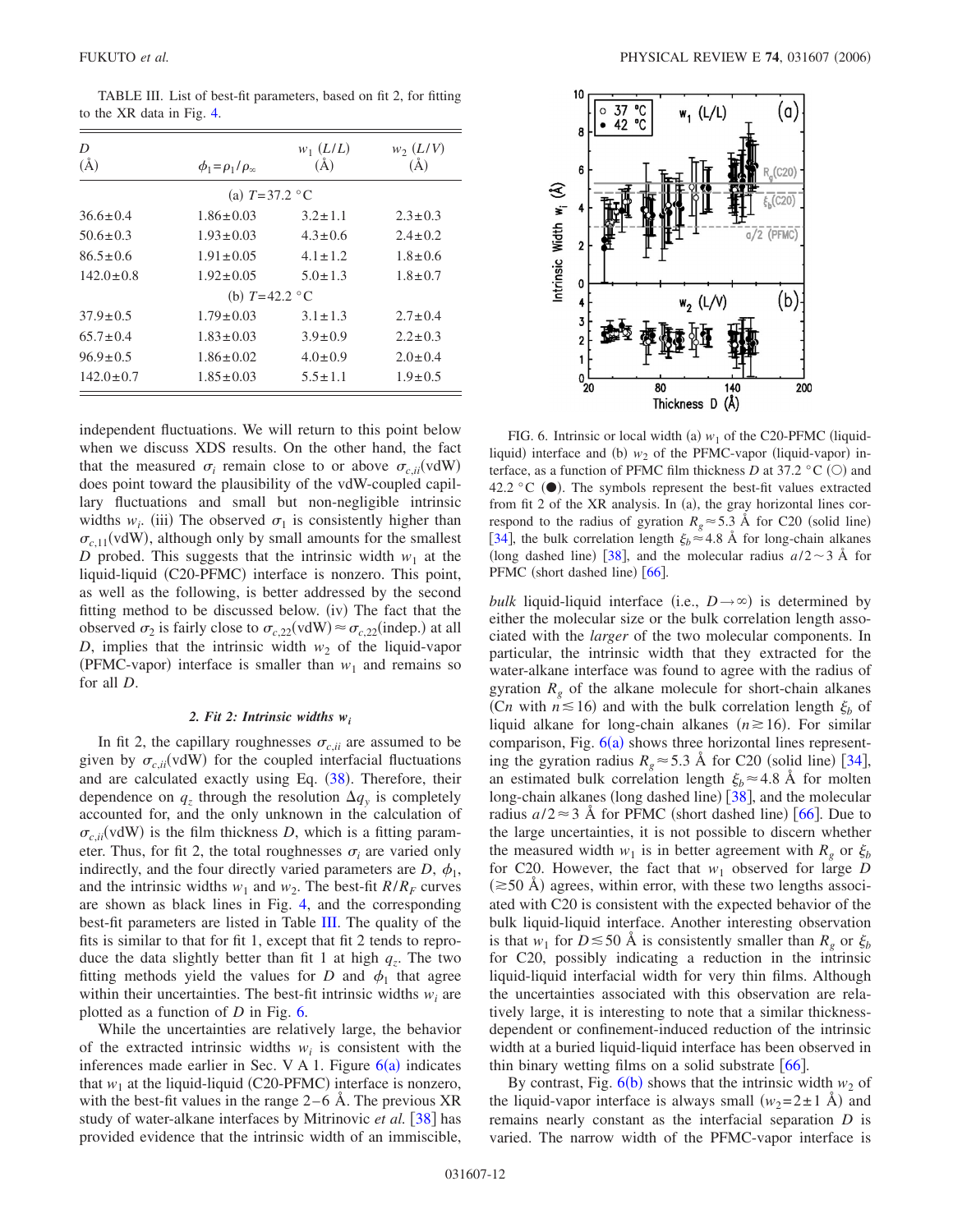consistent with the general observation that the intrinsic width of a liquid-vapor interface is usually no more than the size of atoms, as demonstrated previously for the surface of bulk water  $\left[32,33,46\right]$  $\left[32,33,46\right]$  $\left[32,33,46\right]$  $\left[32,33,46\right]$  $\left[32,33,46\right]$ , ethanol  $\left[29\right]$  $\left[29\right]$  $\left[29\right]$ , and normal alkanes  $\left[34\right]$  $\left[34\right]$  $\left[34\right]$ , as well as for the free surface of organic and polymer liquid films on silicon substrates  $[12,16,66]$  $[12,16,66]$  $[12,16,66]$  $[12,16,66]$  $[12,16,66]$ .

### **B. Off-specular diffuse scattering**

Due to its  $q<sub>y</sub>$  dependence, XDS is better suited than XR for probing the effect of interfacial coupling, which should manifest itself through the lateral correlation length  $\xi$ . In order to effectively discriminate between the vdW-coupled and independent fluctuations, the dynamic range (in  $q_y$ ) of the XDS measurement must be sufficiently wide and the correlation length  $\xi \propto D^2$  [Eq. ([20](#page-4-4))] must be long enough to meet the condition  $\Delta q_v \le \xi^{-1} \le \max\{|q_v|\}$ . This condition is satisfied in the present experiments for the thickest stable films of  $D \sim 150$  Å ( $\xi \sim 4000$  Å), provided that the fixed  $q_z$  for a rocking scan is roughly in the range  $0.1-0.15$  Å<sup>-1</sup>. The restriction in  $q_z$  arises for two reasons. First, the range of rocking scans is limited to a maximum value of max $\{ |q_v| \}$  $\sim q_z^2/2k$ , and if  $q_z < 0.1 \text{ Å}^{-1}$ , the dynamic range of the scans is too small to gain a true measure of the algebraic cusp. Second, the upper limit on  $q<sub>z</sub>$  arises because the XDS intensities are significantly reduced for higher  $q<sub>z</sub>$ . Within this range, the exact value of the fixed  $q_z$  should be chosen such that the difference in the expected  $I/I_0$  between the two types of fluctuations is maximized. This is best done by comparing rocking scans that are measured at  $q<sub>z</sub>$  for minima and maxima of the Kiessig fringes in  $R(q_z)/R_F(q_z)$  [i.e.,  $cos(q_zD) = \pm 1$  [[22](#page-17-7)]. As discussed in Sec. III C, for the independent fluctuations, the  $R_{12}(q_y, q_z)$  term makes no contribution to  $I/I_0$  at  $|q_y| \ge \Delta q_y$  [Eq. ([32](#page-7-3))]. Therefore, observed differences between these scans would provide a direct indication of nonindependent fluctuations.

The results of rocking scans from films at *D*=140, 148, and 155 Å are shown as open symbols in the lower panels of Figs.  $7(a) - 7(c)$  $7(a) - 7(c)$ , respectively, in terms of the normalized intensity  $\sin(\alpha)I(q_y, q_z)/I_0$ . The  $q_z$  position of each scan is close to either a maximum or a minimum in  $R/R<sub>F</sub>$ , as indicated in the upper panels that show the XR data taken immediately prior to the XDS scans. The XDS data for  $q_y < 0$ and  $q_y > 0$  are plotted on top of each other and show good overlap between the two sides as expected for fixed- $q_z$  scans [[64](#page-17-42)]. Each rocking scan is characterized roughly by three regions: the specular part at small  $|q_{y}| < \Delta q_{y}$ , the off-specular part at larger  $|q_{y}| > \Delta q_{y}$ , and a surface enhancement ("Yoneda") peak near max $\{|q_{y}|\}$ , which occurs at  $\alpha$  or  $\beta$  $\sim \alpha_c$  [through  $T_F(\theta)$  in Eq. ([2](#page-2-0))] [[28,](#page-17-11)[29](#page-17-13)]. The off-specular scattering at reflectivity maxima  $[\triangle$  in Figs. [7](#page-13-0)(a) and 7(c)] falls off monotonically with increasing  $|q_y|$ , with a constant slope in the log-log plot. By contrast, the falloff of the offspecular scattering at reflectivity minima  $[O]$  in Figs. [7](#page-13-0)(a) and  $7(b)$  $7(b)$ ] appears to change its slope in the log-log plot near  $|q_y| = \xi^{-1}$ . A similar kink in the XDS rocking scan has been observed for thin organic and polymer liquid films on silicon substrates  $[12,14-16]$  $[12,14-16]$  $[12,14-16]$  $[12,14-16]$ . This is a direct demonstration that the correlation length  $\xi$  affects the scattering behavior and provides qualitative evidence for the expected presence of vdWcoupled capillary fluctuations at the two interfaces.

For quantitative comparison, the predicted normalized intensities  $sin(\alpha)I/I_0$  are shown as thick, gray solid lines in Fig. [7.](#page-13-0) The factors  $R_{ij}(q_y, q_z)$  for the vdW-coupled fluctuations were calculated by performing the numerical integra-tion in Eq. ([30](#page-6-5)) for the Gaussian resolution function, using the approximate forms of  $exp[-\frac{1}{2}g_{ij}(r_{xy})q_z^2]$  in Eqs. ([26](#page-6-1)) and  $(27)$  $(27)$  $(27)$ , the physical parameters in Table [I,](#page-6-0) and the experimental resolution  $\Delta q_y = k \sin(\beta) \Delta \beta$  that corresponds to the nominal XDS slit setting (Sec. IV A). The remaining parameters (D,  $\phi_1$ ,  $w_1$ ,  $w_2$ ) were obtained from the fit 2 analysis of the associated  $R/R_F$  data. As a result, the calculation of  $I/I_0$ involves *no* adjustable parameters. Figures  $7(b)$  $7(b)$  and  $7(c)$  also show the two limiting cases of theoretical off-specular scattering for  $|q_{y}| \geq \Delta q_{y}$ , where the black solid and dashed lines correspond to the independent and perfectly conformal fluctuations, respectively. These  $I/I_0$  curves are based on the asymptotic forms of  $R_{ij}(q_y, q_z)$  in Eqs. ([31](#page-7-4))–([33](#page-7-4)) and, again, calculated with no adjustable parameters.

It is clear from Fig. [7](#page-13-0) that the measured XDS data are consistent with the vdW-coupled capillary fluctuations of the two interfaces. The predicted  $I/I_0$  curves reproduce not only the uniform falloff in the data for  $q_z$  at the  $R/R_F$  maxima but also the observed crossover behavior around  $|q_v| \sim \xi^{-1}$  for  $q_z$ at the  $R/R_F$  minima. By contrast, regardless of the  $q_z$  position, the independent and perfectly conformal fluctuations would produce only a uniform falloff in  $I/I_0$ . Moreover, for  $q<sub>z</sub>$  at the  $R/R<sub>F</sub>$  minima, the independent fluctuations would overestimate *I*/*I*<sub>0</sub> for  $|q_y| < \xi^{-1}$ , while the conformal fluctuations would underestimate  $I/I_0$  especially at large  $|q_y|$ .

Finally, it should be noted that the XDS results presented here support the reliability of the fit 2 analysis of the XR data, from which the intrinsic interfacial widths *wi* have been extracted by assuming the vdW-coupled capillary fluctuations.

### **VI. SUMMARY**

The thermal capillary fluctuations and the intrinsic widths of two interacting fluid-fluid interfaces have been studied by a combination of x-ray specular reflectivity and off-specular diffuse scattering measurements. The primary objective of this study has been to probe for the expected vdW-dominated coupling of capillary fluctuations at the liquid-liquid and liquid-vapor interfaces of PFMC wetting films on the surface of bulk C20. The analysis of the XR and XDS data indicates that the observed magnitudes and wave-vector dependence of specular and off-specular intensities are consistent with the presence of the vdW-coupled capillary fluctuations, provided that each interface possesses a small but finite intrinsic width  $w_i \neq 0$ . The presence of the coupled capillary fluctuations is evidenced most convincingly by the fact that the XDS rocking scans taken at  $q_z$  near  $R/R_F$  minima display a crossover behavior near  $|q_y| \sim \xi^{-1}$ , i.e., the expected inverse correlation length for the vdW-mediated film thickness fluctuations. Moreover, we have demonstrated that both this crossover behavior and its absence at  $R/R_F$  maxima are well reproduced by the theoretically calculated intensity that takes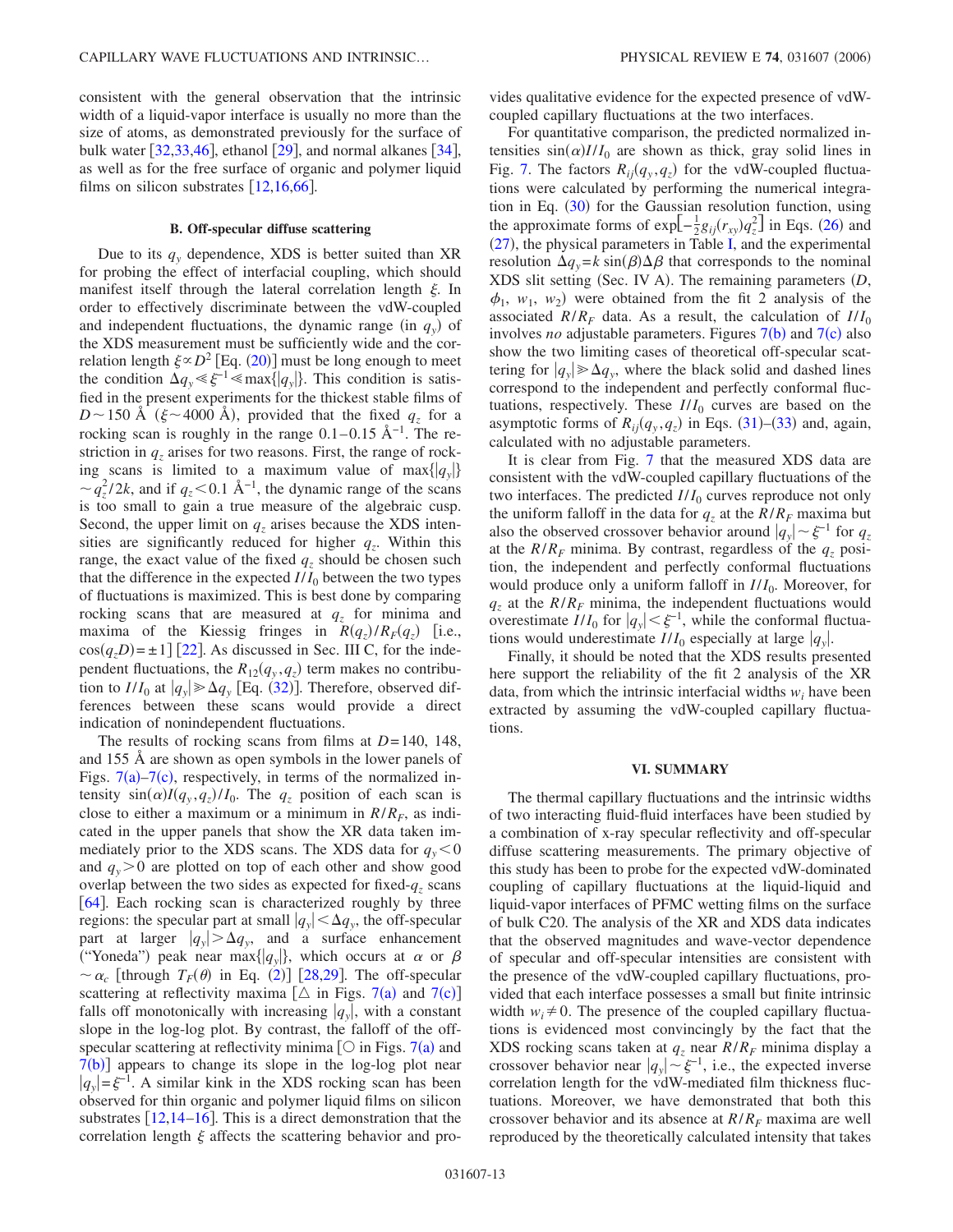<span id="page-13-0"></span>

FIG. 7. Demonstration of the vdW-dominated coupling of capillary fluctuations at the liquid-liquid and liquid-vapor interfaces. The lower panels show measured off-specular diffuse rocking scans in the incidence plane  $(q_x=0, \psi=0)$ , from PFMC wetting films on bulk C20 at 42.2 °C: (a) D=140 Å ( $\xi$ =3300 Å) at  $q_z$ =0.11 Å<sup>-1</sup> (△) and 0.14 Å<sup>-1</sup> (○); (b) D=148 Å ( $\xi$ =3700 Å) at  $q_z$ =0.13 Å<sup>-1</sup> (○); and (c) D =155 Å ( $\xi$ =4100 Å) at  $q_z$ =0.10 Å<sup>-1</sup> ( $\triangle$ ). The data for both  $q_y>0$  and  $q_y<0$  are plotted on top of each other in terms of the normalized intensity  $\sin(\alpha) I/I_0$  vs  $|q_y|$ . The vertical dotted line indicates the position of the expected inverse correlation length  $\xi^{-1}$ . For each *D*, the upper panel shows the associated  $R/R_F$  data  $(\bullet)$  obtained immediately before the diffuse scan, together with the corresponding best-fit curve based on fit 2 (solid curve). The fixed  $q_z$  position of each rocking scan is close to either a maximum or a minimum in  $R/R<sub>F</sub>$ , as indicated in the upper panels. In the lower panels, the thick solid lines in gray represent the theoretical  $sin(\alpha)I/I_0$  for the expected vdW-mediated coupling of interfacial fluctuations. The calculation, which involves no adjustable parameters, is based on the expressions for  $I/I_0$  and  $\Theta_i(q_z)$  in Eqs. ([2](#page-2-0)) and ([3](#page-2-3)); the factors  $R_{ij}(q_y, q_z)$  in Eq. ([30](#page-6-5)) for the Gaussian resolution function with the experimental  $\Delta q_y = k \sin(\beta) \Delta \beta$ ; the approximate correlation functions in Eqs. ([26](#page-6-1)) and ([27](#page-6-2)); the physical parameters in Table [I;](#page-6-0) and the best-fit parameters  $(D, \phi_1, w_1,$  and  $w_2)$  from the fit 2 analysis of the XR data. In (b) and (c), the black solid lines represent the limit of weak coupling or independent interfacial fluctuations [via the asymptotic forms of  $R_{ij}(q_y, q_z)$  in Eqs. ([31](#page-7-4)) and ([32](#page-7-3))]; the black dashed lines are for the limit of strong coupling or perfectly conformal fluctuations [via the asymptotic form of  $R_{ij}(q_y, q_z)$  in Eq. ([33](#page-7-4))].

the effects of  $\xi$  into account. The intrinsic widths of the two interfaces have been extracted from the XR data analysis by theoretically accounting for the effects of the vdW-coupled capillary fluctuations on  $R/R_F$ . The intrinsic width of the liquid-liquid (C20-PFMC) interface for  $D \ge 50$  Å is found to be comparable to the value expected for the bulk liquidliquid interface  $(D \rightarrow \infty)$ , determined by either the gyration radius of the C20 molecule  $(5.3 \text{ Å } [34])$  $(5.3 \text{ Å } [34])$  $(5.3 \text{ Å } [34])$  or the bulk correlation length in molten long-chain alkanes  $(4.8 \text{ Å } [38])$  $(4.8 \text{ Å } [38])$  $(4.8 \text{ Å } [38])$ ; for  $D \le 50$  Å, the width appears to be reduced below these expected bulk values, possibly indicating the effect of confinement. By contrast, the liquid-vapor (PFMC-vapor) interface has a sharper intrinsic width of  $w_2=2\pm 1$  Å that is essentially independent of *D*.

Another major objective of the present study has been to develop a relatively simple and practical approach for estimating the XR and XDS intensities that fully account for both the subtlety of liquid surface scattering and the complexity associated with the partially correlated capillary roughness of the two fluid-fluid interfaces. For this purpose, we presented two different methods for approximating the theoretical intensities and illustrated their practical utility and accuracy by applying them to the data analysis. The first method, which is more useful for XDS than XR, is to make use of approximate behavior of the height-height and thickness-thickness correlation functions. Despite their simplicity, the approximate correlation functions that we used [Eqs.  $(22)$  $(22)$  $(22)$ – $(27)$  $(27)$  $(27)$ , Fig. [2](#page-5-0)] capture the basic effects of the coupled capillary fluctuations of the two interfaces. The combination of these correlation functions and the realistic resolution functions that closely represent actual experiments can be used to calculate the normalized intensities  $I/I_0$  for XDS (Sec. III C) and XR (Sec. III D). The second approximation method, discussed in Sec. III D, results in a simple analytic form of  $R/R_F$  [Eq. ([41](#page-8-0))] that is based on Debye-Waller factors and effective capillary roughnesses [Eqs.  $(38)$  $(38)$  $(38)$ – $(40)$  $(40)$  $(40)$ ]. This approximate form of  $R/R_F$  properly accounts for the effects of both the resolution and the coupled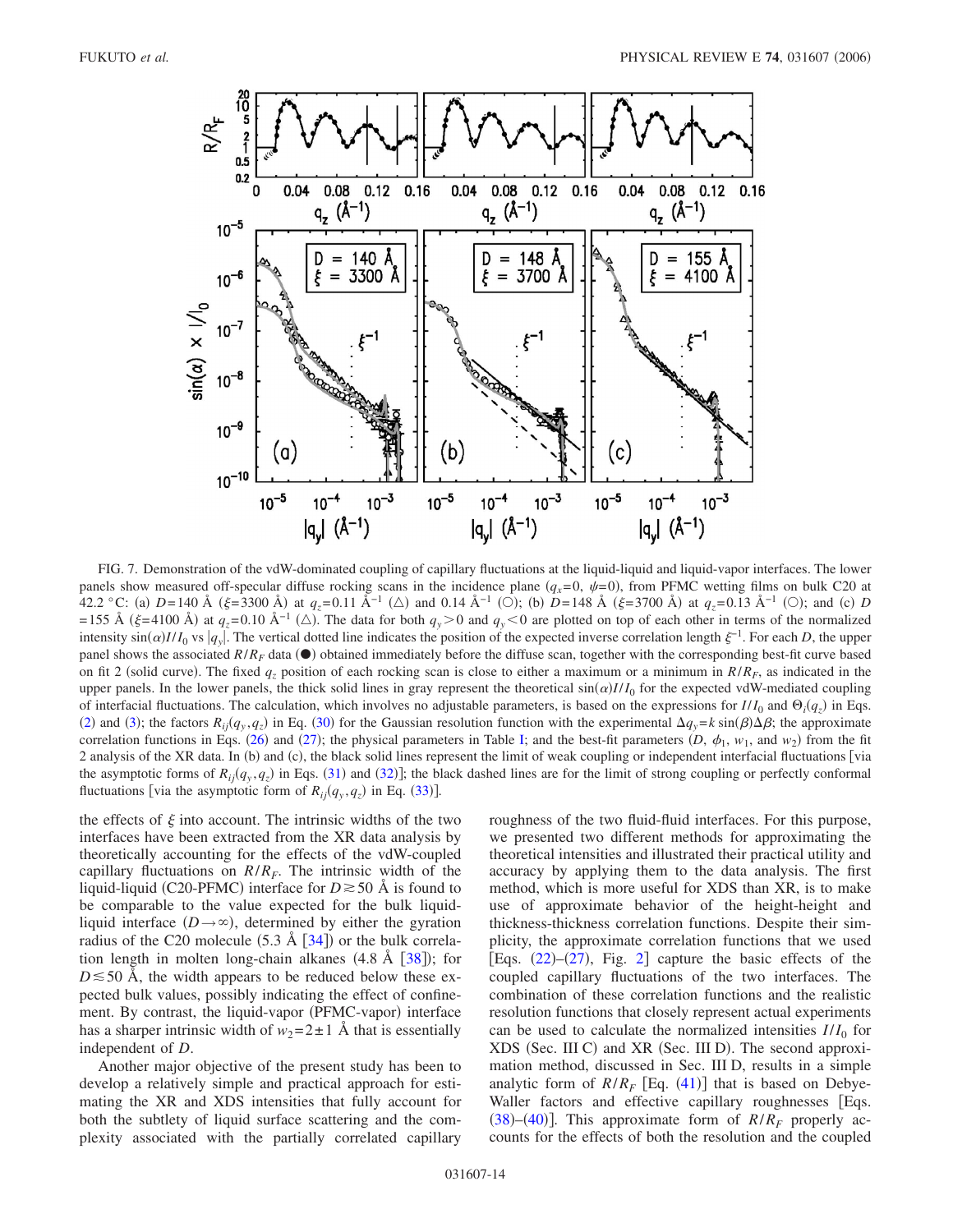capillary fluctuations of the two interfaces. Its use in the XR analysis should be valid for  $q_z/q_c \ge 5$  so long as both of the two exponents satisfy  $\eta_i = (k_B T / 2 \pi \gamma_i) q_z^2 < 1$  (Appendix B, Fig. [8](#page-15-2)). The various expressions that we presented for the correlation functions, the scattering intensities and the effective capillary roughness all reduce to the proper forms in the limit of weak and strong interfacial coupling, corresponding to the limits of independent and perfectly conformal fluctuations.

#### **ACKNOWLEDGMENTS**

We gratefully acknowledge Christopher Rulison of Kruss USA for the surface tension measurement of the bulk liquidliquid interface. The Harvard contribution to this work was supported by Grant No. NSF-DMR-01-24936. The work at Brookhaven National Laboratory was supported by the U.S. Department of Energy under Contract No. DE-AC02- 98CH10886. Use of National Synchrotron Light Source, Brookhaven National Laboratory, was supported by the U.S. Department of Energy, under Contract No. DE-AC02- 98CH10886.

# **APPENDIX A: LIQUID SURFACE SCATTERING IN THE SINGLE-INTERFACE LIMIT**

For solid surfaces, a common approach for estimating scattered intensities is to decompose Eq.  $(2)$  $(2)$  $(2)$  into the true specular term  $\left[d\sigma/d\Omega \sim \delta^{(2)}(\mathbf{q}_{xy})\right]$  or  $I/I_0 \sim \Xi(\mathbf{q}_{xy})$  and the diffuse contribution through Eq.  $(4)$  $(4)$  $(4)$   $[24,28,41-44]$  $[24,28,41-44]$  $[24,28,41-44]$  $[24,28,41-44]$  $[24,28,41-44]$  $[24,28,41-44]$ ,

<span id="page-14-2"></span>
$$
R_{ij}(\mathbf{q}_{xy}, q_z) \approx e^{-(1/2)[(h_i^2(0)) + \langle h_j^2(0) \rangle]q_z^2}
$$
  
 
$$
\times \left\{ \Xi(\mathbf{q}_{xy}) + \frac{1}{(2\pi)^2} \int d^2 \mathbf{q}_{xy}' \Xi(\mathbf{q}_{xy} - \mathbf{q}_{xy}') \times \int_A d^2 \mathbf{r}_{xy} e^{i\mathbf{q}_{xy}' \cdot \mathbf{r}_{xy}} [e^{\langle h_i(\mathbf{r}_{xy})h_j(0) \rangle q_z^2} - 1] \right\}.
$$
(A1)

This decomposition is experimentally possible *provided* that the height-height correlations are short-ranged and the inverse correlation length  $\xi^{-1}$  is significantly greater than the typical resolution  $q_{xy,min}$  ( $\sim \Delta q_y = 10^{-5} - 10^{-4}$  Å<sup>-1</sup>). For  $\xi^{-1}$  $\gg q_{xy,min}$ , the surface diffuse scattering intensity, represented by the second (integral) term in Eq.  $(A1)$  $(A1)$  $(A1)$ , is usually both small and smoothly varying at  $q_{xy}$ =0 and can easily be separated empirically from the specular reflection [the first term in Eq. ([A1](#page-14-2))] [[71](#page-17-52)]. Thus, with  $\Xi(\mathbf{q}_{xy}=0)=1$ , the principal effect of surface roughness is to reduce the magnitude of specular reflectivity  $R(q_z)$  from the flat surface values through Debye-Waller (DW) factors,

$$
R_{ij}(0, q_z) \approx e^{-(1/2)[\langle h_i^2(0) \rangle + \langle h_j^2(0) \rangle]q_z^2}.
$$
 (A2)

<span id="page-14-3"></span>By contrast, the decomposition into true specular and dif-fuse terms in Eq. ([A1](#page-14-2)) cannot be directly applied to *liquid* surfaces because the presence of thermal capillary waves causes the height-height correlations to be *quasi-long-ranged*  $[29,35,72]$  $[29,35,72]$  $[29,35,72]$  $[29,35,72]$  $[29,35,72]$ . For simple surfaces with either a single interface or perfectly conformal roughness, the characteristic features of liquid surface scattering can be summarized as follows [[30](#page-17-12)]. For given surface tension  $\gamma$  and liquid mass density  $\rho_m$ , the height-height correlations are limited by the gravitational capillary length  $\xi_g = \sqrt{\gamma/\rho_m g}$ , which is of the order of mm for typical liquids, i.e.,  $\xi_{g}^{-1} \leq q_{xy,\text{min}}$  [[73](#page-18-1)]. Moreover, because of the logarithmic behavior of  $g(r_{xy}) \equiv \langle [h(r_{xy}) - h(0)]^2 \rangle$  $\sim 2(k_B T/2\pi\gamma)\ln(r_{xy})$ for  $q_{\text{max}}^{-1}(\sim \mathring{A}) \ll r_{xy} \ll \xi_g(\sim \text{mm})$ [[28](#page-17-11)[,30](#page-17-12)], thermal diffuse scattering (TDS) from liquid surfaces displays an algebraic, cusplike singularity  $d\sigma/d\Omega$  $\sim 1/q_{xy}^{2-\eta}$  with  $\eta = (k_B T/2\pi \gamma) q_z^2$  [[28](#page-17-11)[,30](#page-17-12)] that is only truncated at  $q_{xy} \sim \xi_g^{-1}$ . Since the resolution widths  $(\Delta q_x, \Delta q_y)$  of virtually all practical x-ray reflectometers are large compared to  $\xi_g^{-1}$ , distances of order  $\xi_g$  cannot be resolved [[31,](#page-17-17)[71,](#page-17-52)[73](#page-18-1)]. Consequently, for liquid surfaces there is no practical way to make a simple distinction between the true specular signal and the small-angle diffuse scattering that is sharply peaked at  $q_{xy} = 0$ .

The above problem can be circumvented by recognizing that it is not necessary to consider the detailed behavior of  $g(r_{xy})$  for the large values of  $r_{xy} \approx 1/q_{xy,min} \sim 1/\Delta q_y$  that cannot be resolved experimentally  $[30,46,47]$  $[30,46,47]$  $[30,46,47]$  $[30,46,47]$  $[30,46,47]$ . One approach that has proven to be successful is (i) to assume the singular form  $d\sigma/d\Omega \sim N/q_{xy}^{2-\eta}$  over the entire range  $0 < q_{xy} < q_{max}$  by taking the limit  $\xi_g \rightarrow \infty$ ; and (ii) to obtain the proper normalization factor *N* by applying an appropriate sum rule. Step (ii) is equivalent to setting

$$
\frac{1}{2}g(r_{xy}) \approx \frac{k_B T}{2\pi\gamma} \ln(q_{\text{max}} r_{xy}).
$$
 (A3)

<span id="page-14-1"></span><span id="page-14-0"></span>The resulting single-interface analogue of  $R_{ii}$  is approximately given by  $[30,46,47]$  $[30,46,47]$  $[30,46,47]$  $[30,46,47]$  $[30,46,47]$ 

$$
R_1(\mathbf{q}_{xy}, q_z) \approx \int d^2 \mathbf{q}'_{xy} \Xi(\mathbf{q}_{xy} - \mathbf{q}'_{xy}) \frac{2\pi\eta}{q'_{xy}^2} \left(\frac{q'_{xy}}{q_{\text{max}}}\right)^{\eta} . \quad (A4)
$$

This single expression applies to both XR  $(\mathbf{q}_{xy}=0)$  and XDS  $(\mathbf{q}_{xy} \neq 0)$ . The underlying assumption is that for all practical purposes, the *measured* intensity, whether specular or offspecular, corresponds to the integration of TDS over the resolution. For  $q_{xy}$  that are small compared to the reciprocal of the molecular lengths, this assumption follows from general hydrodynamic considerations  $[74]$  $[74]$  $[74]$ . Empirically, the quantitative accuracy of Eq.  $(A4)$  $(A4)$  $(A4)$  is supported by the XR/ XDS measurements on various simple, laterally uniform liquid surfaces  $[46-51]$  $[46-51]$  $[46-51]$ .

One important implication of Eq.  $(A4)$  $(A4)$  $(A4)$  is that even for  $XR, R_1(0, q_z)$  is *resolution-dependent*. Nevertheless, as shown previously, it is often possible to make a DW-like approximation with an effective capillary-wave roughness  $\sigma_c$  $[30,31,33,47]$  $[30,31,33,47]$  $[30,31,33,47]$  $[30,31,33,47]$  $[30,31,33,47]$  $[30,31,33,47]$ ,

$$
R_1(0, q_z) \approx e^{-\sigma_c^2 q_z^2}.\tag{A5}
$$

<span id="page-14-4"></span>In contrast to the solid case [Eq.  $(A2)$  $(A2)$  $(A2)$ ], however, the measured roughness  $\sigma_c$  for liquids depends on the resolution [[31](#page-17-17)[,33,](#page-17-18)[34,](#page-17-14)[38](#page-17-22)] through  $\Xi(\mathbf{q}_{xy})$  in Eq. ([A4](#page-14-1)). For the resolution function that is rectangular in  $q<sub>y</sub>$  and infinitely wide along  $q<sub>x</sub>$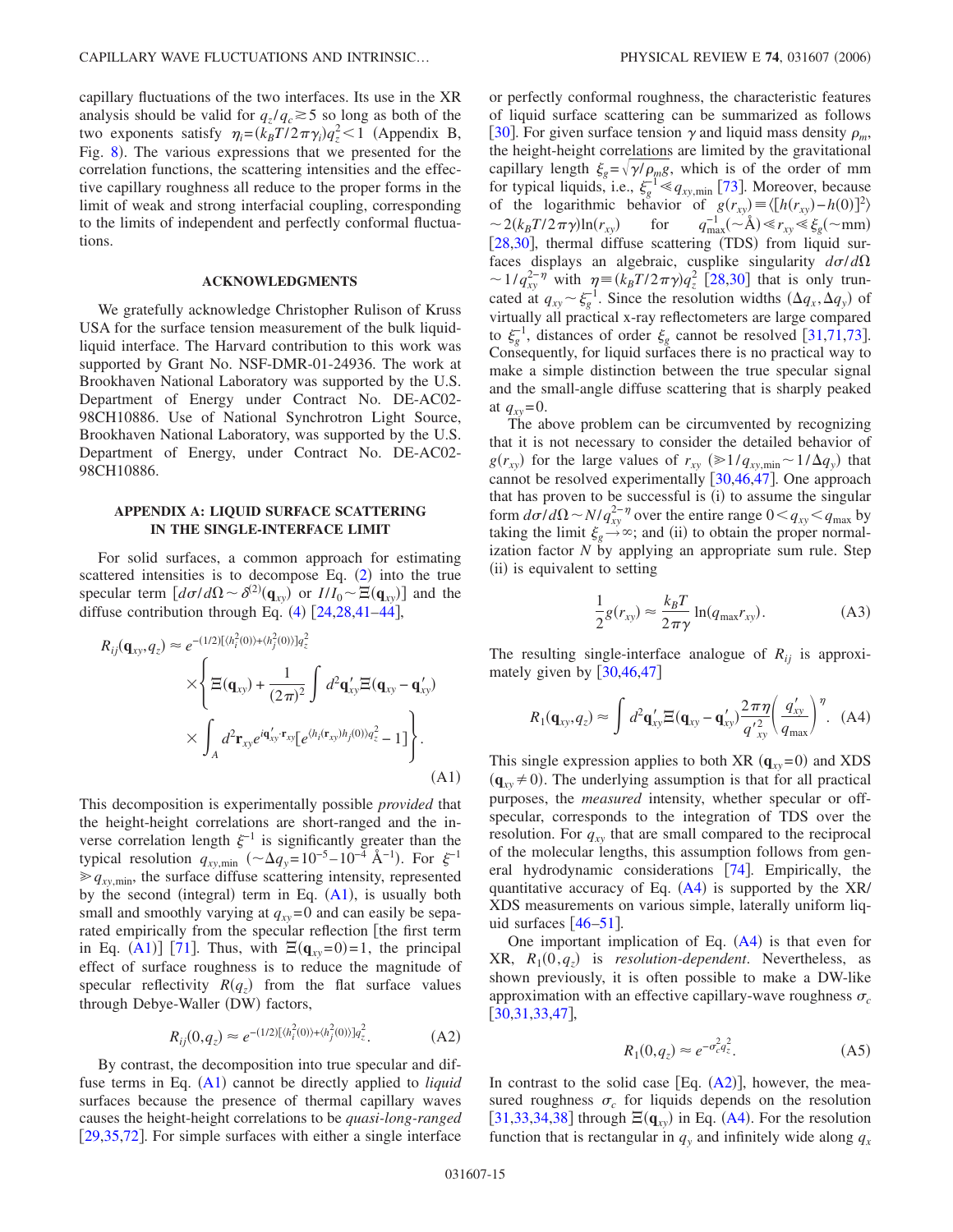<span id="page-15-0"></span>[Eq.  $(34)$  $(34)$  $(34)$ ], Eq.  $(A5)$  $(A5)$  $(A5)$  can be shown to be correct to order  $q_z^2$ with  $\left[ 31, 34, 38 \right]$  $\left[ 31, 34, 38 \right]$  $\left[ 31, 34, 38 \right]$ 

$$
\sigma_c^2 \approx \frac{k_B T}{2\pi\gamma} \ln\left(\frac{q_{\text{max}}}{\Delta q_y}\right). \tag{A6}
$$

This apparent roughness  $\sigma_c$  for liquid surfaces is *smaller* than the root-mean-square amplitude  $\langle h^2(0) \rangle^{1/2}$  of height fluctuations, where

$$
\langle h^2(0) \rangle \approx \frac{k_B T}{2\pi \gamma} \ln(q_{\text{max}} \xi_g) \tag{A7}
$$

<span id="page-15-1"></span>for capillary waves on bulk liquid surfaces  $(\Delta q_y \gg \xi_g^{-1})$ [[31](#page-17-17)[,36](#page-17-16)]. Moreover, the relation  $\Delta q_y \approx k \sin(\beta) \tilde{\Delta} \beta$  $=(q_z/2)\Delta\beta$  at the specular condition  $(\alpha = \beta)$  implies that for typical XR measurements with fixed angular resolution  $\Delta \beta$ ,  $\sigma_c$  should in principle display a weak logarithmic dependence on  $q_z$  through  $\Delta q_y$  [[31](#page-17-17)[,34](#page-17-14)].

In order to extract the intrinsic profile of liquid surfaces from XR, these subtle effects of small-angle TDS on the apparent measured reflectivity need to be properly accounted for  $\left[30\right]$  $\left[30\right]$  $\left[30\right]$ . This requires prior knowledge of parameters such as the experimental resolutions,  $T$  and  $\gamma$ . If one of these parameters is unknown or involves large uncertainties, simultaneous measurements of XR and XDS are necessary in order to quantitatively separate the intrinsic form factor  $|\Theta(q_z)|^2$ from the DW factor  $R_1(0, q_z)$ . In Sec. III approximations similar to those that give rise to Eqs.  $(A4)$  $(A4)$  $(A4)$ – $(A6)$  $(A6)$  $(A6)$  are developed for liquid surfaces with two interacting fluid-fluid interfaces.

### **APPENDIX B: APPLICABILITY OF ANALYTIC APPROXIMATION FOR XR**

The two methods described in Sec. III D for calculating reflectivity are compared quantitatively in Fig. [8.](#page-15-2) In the plot of  $R/R_F$  in Fig.  $8(a)$  $8(a)$ , the open circles represent the numerical integration method  $[Eq. (6)$  $[Eq. (6)$  $[Eq. (6)$  with Eq.  $(35)]$  $(35)]$  $(35)]$ , and the solid line corresponds to the analytic small- $q<sub>z</sub>$  approximation with the DW factors [Eq.  $(41)$  $(41)$  $(41)$  with Eqs.  $(38)$  $(38)$  $(38)$ – $(40)$  $(40)$  $(40)$ ]. The calculations are based on the parameters for a PFMC film on C20 and the resolution used in the actual XR measurements. The period of the interference (Kiessig) fringes is a measure of the layer thickness  $(D=100 \text{ Å})$ , and the decay rates for both the overall magnitude and the oscillation amplitude depend on the various height fluctuations. The solid lines in Figs.  $8(b)-8(e)$  $8(b)-8(e)$ represent the relative differences,  $\Delta R/R$  or  $\Delta R_{ii}/R_{ii}$ , between the numerical integration and the DW method, where each difference has been normalized to the numerically integrated value; the dashed curves in Figs.  $8(b)$  $8(b)$  and  $8(e)$  show the same except that we set  $\Delta_{c,12}=0$  for the small- $q_z$  approximation. Also plotted in Figs.  $8(c) - 8(e)$  $8(c) - 8(e)$  (dotted lines) is the  $q_z$ dependence of the exponents  $\eta_i$  and  $\eta_{12}$  [Eq. ([28](#page-6-6))]. The inequality  $\eta_1 > \eta_2 > \eta_{12}$  at any given  $q_z$  originates from the fact that the surface tension of the liquid-liquid interface *i*  $=$  [1](#page-1-0), Fig. 1(b)] is lower than that of the liquid-vapor interface  $(i=2)$ , i.e.,  $\gamma_1 < \gamma_2 < \gamma_1 + \gamma_2$  (Table [I](#page-6-0)).

According to Fig. [8,](#page-15-2) the DW representation of  $R/R_F$  [Eq.  $(41)$  $(41)$  $(41)$ ] should provide an accurate description of the reflectiv-

<span id="page-15-2"></span>

FIG. 8. (a) Theoretical Fresnel-normalized specular reflectivity  $R/R_F$  vs  $q_z$ , calculated using the parameters in Table [I](#page-6-0) for a PFMC wetting film on C20 at 37 °C and  $D=100 \text{ Å}$ , the rectangular FWHM resolution  $\Delta q_y = (q_z/2) \Delta \beta$  of the XR experiment, and zero intrinsic widths  $w_i = 0$  for simplicity. The symbols  $(O)$  represent the calculation in which the factors  $R_{ij}(0, q_z)$  are evaluated through numerical integration [Eqs.  $(6)$  $(6)$  $(6)$  and  $(35)$  $(35)$  $(35)$ ]. The solid curve is based on the analytic form of  $R/R_F$  [Eq. ([41](#page-8-0))] for which  $R_{ij}(0, q_z)$  are approximated by Debye-Waller (DW) factors with effective capillary roughness parameters  $\sigma_{c,ii}$  [Eqs.  $(36)$  $(36)$  $(36)$  and  $(38)$  $(38)$  $(38)$ – $(40)$  $(40)$  $(40)$ ]; the calculation accounts for the interfacial correlation-correction term  $(\Delta_{c,12} \neq 0)$  in Eq. ([41](#page-8-0)). The relative difference between the numerical integration method and the DW factor method is shown as the solid curve for (b)  $R(q_z)$ , (c)  $R_{11}(0, q_z)$ , (d)  $R_{22}(0, q_z)$ , and (e)  $R_{12}(0, q_z)$ . The dashed curves in (b) and (e) represent, respectively, the relative difference in *R* and in  $R_{12}$  that would result if the correlation correction for the DW approach were neglected, i.e., if  $\Delta_{c,12}=0$ . The dotted curves in (c), (d), and (e) show the  $q<sub>z</sub>$  dependence of exponents  $\eta_1$ ,  $\eta_2$ , and  $\eta_{12}$ , respectively [Eq. ([28](#page-6-6))].

ity for the PFMC film on C20 up to  $q_z \sim 0.3 \text{ Å}^{-1}$  ( $\Delta R/R$ )  $\sim$  5%), *provided* that the  $\Delta_{c,12}$ -dependent term is properly accounted for. If this term were neglected, the error in the oscillation amplitude of  $R/R_F$  would become significant at even smaller  $q_z$  [Figs. [8](#page-15-2)(b) and 8(e)]. Another more general observation is that the DW representation of  $R_{ij}(0, q_z)$  is ac-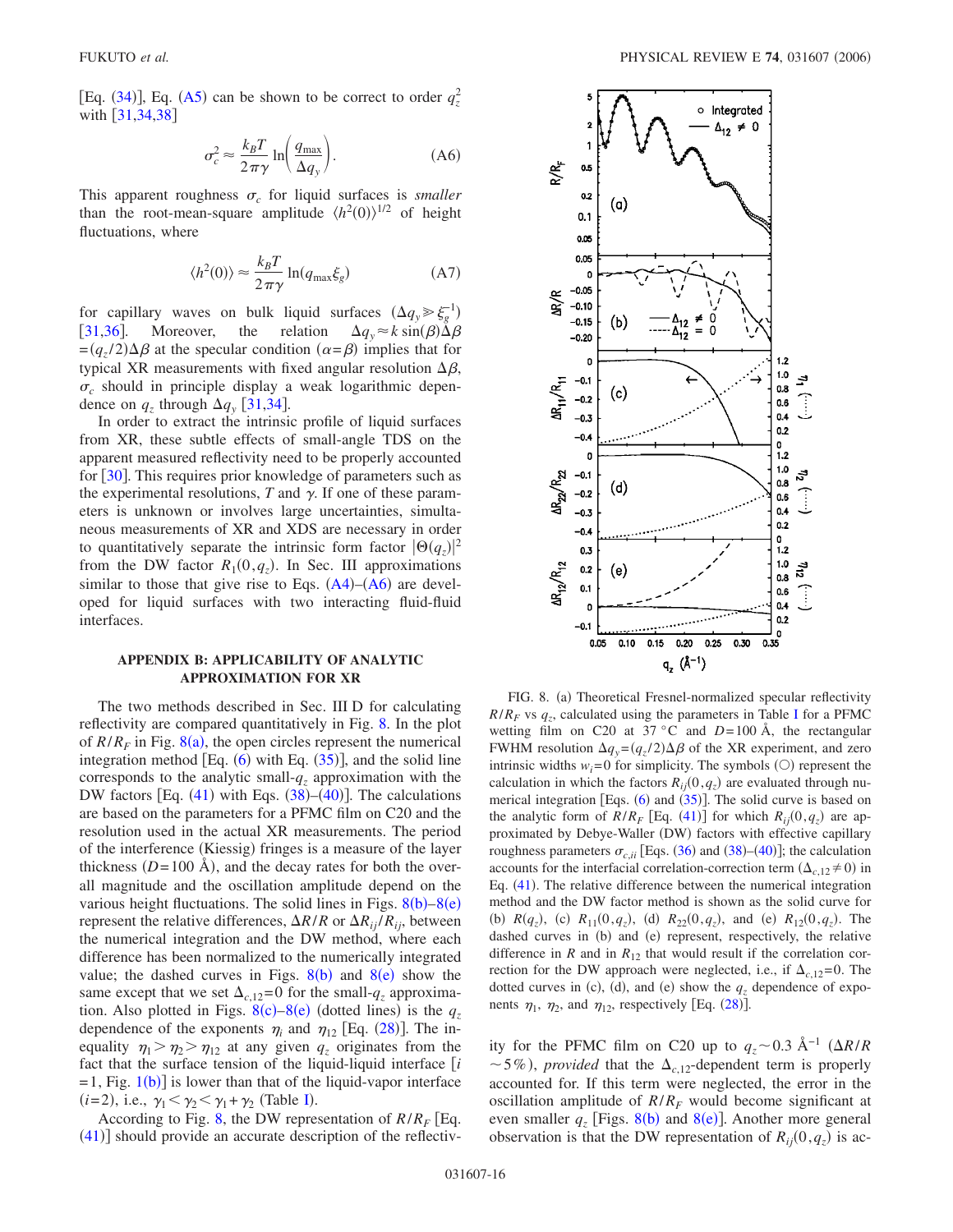curate so long as the associated exponent  $\eta$  (= $\eta_i$  or  $\eta_{12}$ )  $\leq 1$ . In particular, the condition  $\eta_i \sim 1$  for the larger of the two exponents  $\eta_i$  can be used to set an upper limit on  $q_z$  above which the DW approximation of  $R/R_F$  should be considered unreliable [see Figs.  $8(b)$  $8(b)$  and  $8(c)$ ]. In this regard, it is to be noted that for the TDS from the simple liquid surface (Appendix A), the integration of  $d\sigma/d\Omega \sim 1/q_{xy}^{2-\eta}$  over the infinitely wide resolution in  $q_x$  causes the scattered intensity to display a singularity of form  $\sim 1/q_y^{1-\eta}$  [[29](#page-17-13)[,71](#page-17-52)]. As pointed out previously [[30,](#page-17-12)[49,](#page-17-54)[51](#page-17-26)], this singularity vanishes as  $\eta \rightarrow 1$ , and the distinction between surface and bulk diffuse scattering becomes meaningless for  $\eta > 1$ .

# **APPENDIX C: XR FOR GAUSSIAN AND ERROR-FUNCTION-BASED RESOLUTION FUNCTIONS**

In Sec. III D specular reflectivity is calculated using the rectangular resolution function [see Eqs.  $(34)$  $(34)$  $(34)$  and  $(35)$  $(35)$  $(35)$ ], due to the relatively wide detector resolution used in the present XR measurements. We summarize here the results of equivalent calculations for two other resolution functions that may be more appropriate for narrower resolutions than used in this study. As before, the conditions  $q_{\text{max}}^{-1} \ll \xi \ll \xi_g$  and  $\Delta q_y$  $\gg \xi_g^{-1}$  are assumed to hold below.

For the Gaussian resolution function  $[Eq. (29)]$  $[Eq. (29)]$  $[Eq. (29)]$ , the factors  $R_{ij}(0, q_z)$  for XR can be obtained by setting  $q_y=0$  in Eq. ([30](#page-6-5)) and using the approximate correlation functions of form Eqs.  $(26)$  $(26)$  $(26)$  and  $(27)$  $(27)$  $(27)$ . The results can be expressed in terms of analytic functions as follows:

<span id="page-16-8"></span>
$$
R_{ii}(0, q_z) \approx \text{erf}\left(\frac{\Delta q_y/q_{\text{max}}}{2\sqrt{\pi}}\right)
$$
  
+ 
$$
\frac{\Delta q_y/q_{\text{max}}}{2\pi} \left\{\Gamma\left(\frac{1-\eta_i}{2}, \frac{(\Delta q_y/q_{\text{max}})^2}{4\pi}\right) - \frac{1}{(q_{\text{max}}\xi)^{1-\eta_i}}\Gamma\left(\frac{1-\eta_i}{2}, \frac{(\Delta q_y\xi)^2}{4\pi}\right)\right\}
$$
  
+ 
$$
\frac{\Delta q_y\xi}{2\pi(q_{\text{max}}\xi)^{\eta_i}}\Gamma\left(\frac{1-\eta_{12}}{2}, \frac{(\Delta q_y\xi)^2}{4\pi}\right), \quad \text{(C1)}
$$

<span id="page-16-9"></span>
$$
R_{12}(0, q_z) \approx (q_{\text{max}}\xi)^{-(1/2)(\eta_1 + \eta_2)} \left\{ \text{erf}\left(\frac{\Delta q_y \xi}{2\sqrt{\pi}}\right) + \frac{\Delta q_y \xi}{2\pi} \Gamma\left(\frac{1 - \eta_{12}}{2}, \frac{(\Delta q_y \xi)^2}{4\pi}\right) \right\},
$$
 (C2)

where  $\Gamma(\alpha, x)$  is the (upper) incomplete Gamma function. Note that the  $q_z$  dependence of  $R_{ij}(0, q_z)$  is buried in the parameters  $\{\eta_1, \eta_2, \eta_{12}, \Delta q_{y}\}.$ 

Alternatively, for the  $q<sub>y</sub>$  resolution that consists of a combination of error functions, i.e.,

<span id="page-16-6"></span>
$$
\Xi(q_y) = \frac{1}{2} \left\{ erf \left( \frac{q_y + \Delta q_y/2}{\sqrt{2} \delta} \right) - erf \left( \frac{q_y - \Delta q_y/2}{\sqrt{2} \delta} \right) \right\},
$$
\n(C3)

one obtains

<span id="page-16-7"></span>
$$
R_{ij}(0, q_z) = \frac{\Delta q_y}{\pi} \int_0^\infty dy \frac{\sin(\Delta q_y y/2)}{\Delta q_y y/2} e^{-\delta^2 y^2/2} e^{-(1/2)g_{ij}(y)q_z^2}.
$$
\n(C4)

In the limit of  $\delta \rightarrow 0$ , Eqs. ([C3](#page-16-6)) and ([C4](#page-16-7)) reduce to the forms for the rectangular resolution, i.e., Eqs.  $(34)$  $(34)$  $(34)$  and  $(35)$  $(35)$  $(35)$ , respectively. The integration in Eq.  $(C4)$  $(C4)$  $(C4)$  can be carried out numerically and should converge faster than for the rectangular resolution due to the presence of the factor  $e^{-\delta^2 y^2/2}$  in the integrand.

It should be noted that the above expressions for  $R_{ij}(0, q_z)$ are not particularly suited for understanding the qualitative behavior of specular reflectivity and its dependence on various parameters. This disadvantage can be overcome for small  $q_z$  by approximating Eqs. ([C1](#page-16-8)), ([C2](#page-16-9)), and ([C4](#page-16-7)) with the Debye-Waller factors, as discussed in Sec. III D.

- <span id="page-16-0"></span>1 J. Als-Nielsen and D. McMorrow, *Elements of Modern X-ray* Physics (Wiley, Chichester, 2001).
- [2] S. K. Sinha, Curr. Opin. Solid State Mater. Sci. 1, 645 (1996).
- 3 E. Chason and T. M. Mayer, Crit. Rev. Solid State Mater. Sci. **22**, 1 (1997).
- <span id="page-16-1"></span>[4] M. Tolan, *X-ray Scattering from Soft-Matter Thin Films: Material Science and Basic Research (Springer-Verlag, New* York, 1999).
- <span id="page-16-2"></span>5 E. E. Fullerton, J. Pearson, C. H. Sowers, S. D. Bader, X. Z. Wu, and S. K. Sinha, Phys. Rev. B 48, 17432 (1993).
- [6] S. K. Sinha, M. K. Sanyal, S. K. Satija, C. F. Majkrzak, D. A. Neumann, H. Homma, S. Szpala, A. Gibaud, and H. Morkoc, Physica B 198, 72 (1994).
- 7 J.-P. Schlomka, M. Tolan, L. Schwalowsky, O. H. Seeck, J. Stettner, and W. Press, Phys. Rev. B 51, 2311 (1995).
- [8] J. Stettner, L. Schwalowsky, O. H. Seeck, M. Tolan, W. Press, C. Schwarz, and H. v. Kanel, Phys. Rev. B 53, 1398 (1996).
- <span id="page-16-3"></span>[9] M. Lutt, J.-P. Schlomka, M. Tolan, J. Stettner, O. H. Seeck, and W. Press, Phys. Rev. B 56, 4085 (1997).
- <span id="page-16-4"></span>[10] I. M. Tidswell, T. A. Rabedeau, P. S. Pershan, and S. D. Kosowsky, Phys. Rev. Lett. **66**, 2108 (1991).
- [11] O. H. Seeck, P. Muller-Buschbaum, M. Tolan, and W. Press, Europhys. Lett. **29**, 699 (1995).
- <span id="page-16-5"></span>[12] A. K. Doerr, M. Tolan, W. Prange, J.-P. Schlomka, T. Seydel, W. Press, D. Smilgies, and B. Struth, Phys. Rev. Lett. **83**, 3470  $(1999).$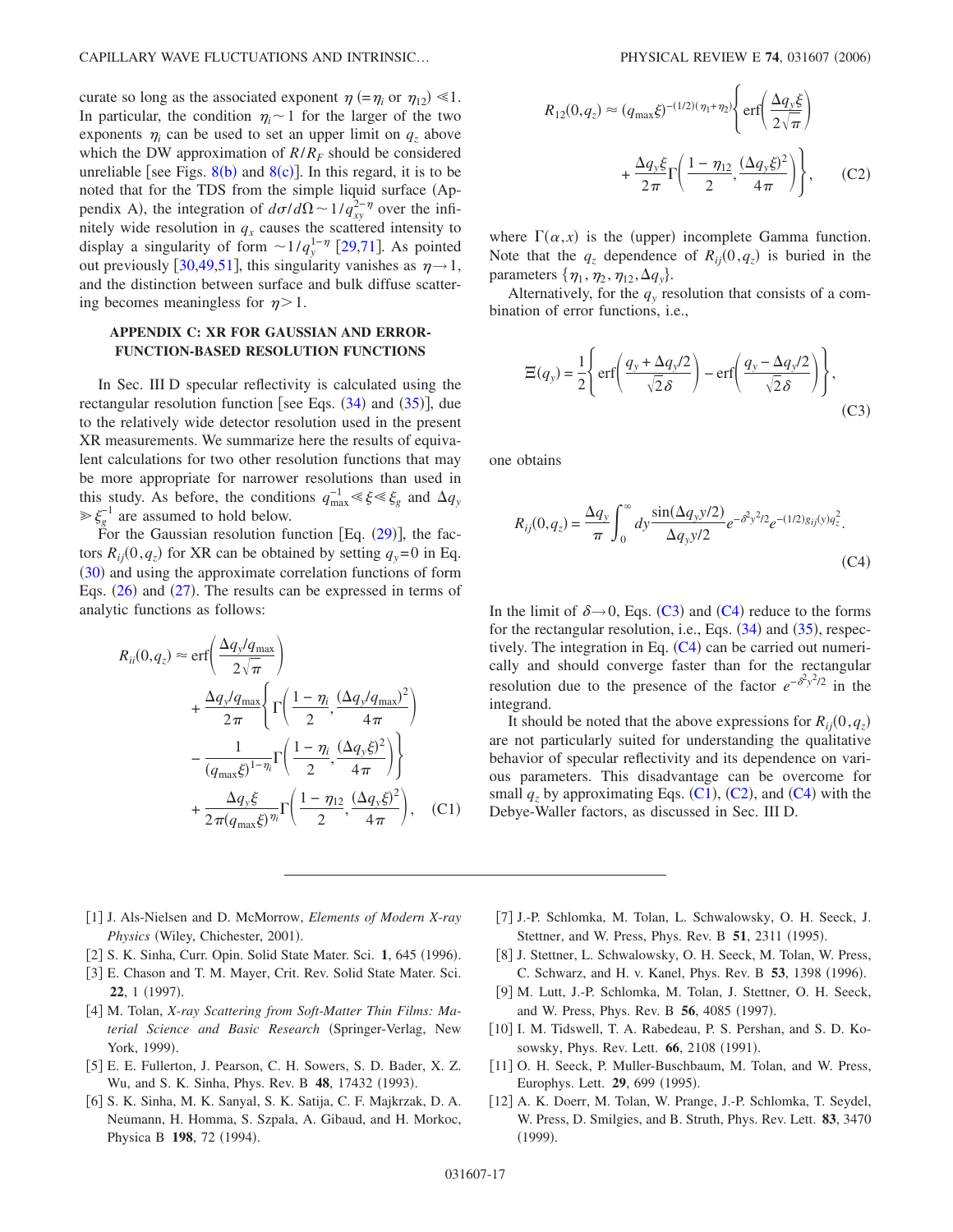- <span id="page-17-0"></span>13 W. Zhao, M. H. Rafailovich, J. Sokolov, L. J. Fetters, R. Plano, M. K. Sanyal, S. K. Sinha, and B. B. Sauer, Phys. Rev. Lett. 70, 1453 (1993).
- <span id="page-17-50"></span>[14] M. Tolan, O. H. Seeck, J.-P. Schlomka, W. Press, J. Wang, S. K. Sinha, Z. Li, M. H. Rafailovich, and J. Sokolov, Phys. Rev. Lett. 81, 2731 (1998).
- <span id="page-17-27"></span>15 J. Wang, M. Tolan, O. H. Seeck, S. K. Sinha, O. Bahr, M. H. Rafailovich, and J. Sokolov, Phys. Rev. Lett. 83, 564 (1999).
- <span id="page-17-1"></span>16 Y.-S. Seo, T. Koga, J. Sokolov, M. H. Rafailovich, M. Tolan, and S. Sinha, Phys. Rev. Lett. 94, 157802 (2005).
- <span id="page-17-2"></span>[17] A. Gibaud, N. Cowlam, G. Vignaud, and T. Richardson, Phys. Rev. Lett. **74**, 3205 (1995).
- 18 V. Nitz, M. Tolan, J.-P. Schlomka, O. H. Seeck, J. Stettner, W. Press, M. Stelzle, and E. Sackmann, Phys. Rev. B **54**, 5038  $(1996).$
- [19] J. K. Basu and M. K. Sanyal, Phys. Rev. Lett. **79**, 4617 (1997).
- <span id="page-17-3"></span>20 J. K. Basu, S. Hazra, and M. K. Sanyal, Phys. Rev. Lett. **82**, 4675 (1999).
- <span id="page-17-4"></span>[21] J. Daillant and O. Belorgey, J. Chem. Phys. 97, 5837 (1992).
- <span id="page-17-7"></span>[22] M. Li, A. M. Tikhonov, D. J. Chaiko, and M. L. Schlossman, Phys. Rev. Lett. **86**, 5934 (2001).
- <span id="page-17-5"></span>23 M. Paulus, C. Gutt, and M. Tolan, Phys. Rev. E **72**, 061601  $(2005).$
- <span id="page-17-6"></span>[24] J. Daillant and O. Belorgey, J. Chem. Phys. 97, 5824 (1992).
- <span id="page-17-8"></span>[25] M. L. Schlossman, M. Li, D. M. Mitrinovic, and A. M. Tikhonov, High Perform. Polym. 12, 551 (2000).
- <span id="page-17-9"></span>[26] M. Li and M. L. Schlossman, Phys. Rev. E **65**, 061608 (2002).
- <span id="page-17-10"></span>27 K. Shin, Y. Pu, M. H. Rafailovich, J. Sokolov, O. H. Seeck, S. K. Sinha, M. Tolan, and R. Kolb, Macromolecules **34**, 5620  $(2001).$
- <span id="page-17-11"></span>[28] S. K. Sinha, E. B. Sirota, S. Garoff, and H. B. Stanley, Phys. Rev. B 38, 2297 (1988).
- <span id="page-17-13"></span>[29] M. K. Sanyal, S. K. Sinha, K. G. Huang, and B. M. Ocko, Phys. Rev. Lett. **66**, 628 (1991).
- <span id="page-17-12"></span>[30] P. S. Pershan, Colloids Surf., A 171, 149 (2000).
- <span id="page-17-17"></span>[31] A. Braslau, P. S. Pershan, G. Swislow, B. M. Ocko, and J. Als-Nielsen, Phys. Rev. A 38, 2457 (1988).
- <span id="page-17-49"></span>[32] J. Daillant, L. Bosio, J. J. Benattar, and J. Meunier, Europhys. Lett. **8**, 453 (1989).
- <span id="page-17-18"></span>33 D. K. Schwartz, M. L. Schlossman, E. H. Kawamoto, G. J. Kellogg, P. S. Pershan, and B. M. Ocko, Phys. Rev. A **41**, 5687 (1990).
- <span id="page-17-14"></span>[34] B. M. Ocko, X. Z. Wu, E. B. Sirota, S. K. Sinha, and M. Deutsch, Phys. Rev. Lett. **72**, 242 (1994).
- <span id="page-17-15"></span>[35] J. D. Weeks, J. Chem. Phys. **67**, 3106 (1977).
- <span id="page-17-16"></span>[36] M. P. Gelfand and M. E. Fisher, Physica A 166, 1 (1990).
- <span id="page-17-19"></span>[37] M. Sferrazza, C. Xiao, R. A. L. Jones, D. G. Bucknall, J. Webster, and J. Penfold, Phys. Rev. Lett. **78**, 3693 (1997).
- <span id="page-17-22"></span>[38] D. M. Mitrinovic, A. M. Tikhonov, M. Li, Z. Huang, and M. L. Schlossman, Phys. Rev. Lett. **85**, 582 (2000).
- <span id="page-17-20"></span>[39] An alternative approach in which the surface tension for capillary waves is assumed to depend on the lateral wave vector has been suggested previously; see, e.g., A. K. Doerr *et al.*, Phys. Rev. Lett. 83, 3470 (1999), and references therein.
- <span id="page-17-21"></span>[40] O. Gang, M. Fukuto, P. Huber, and P. S. Pershan, Colloids Surf., A 206, 293 (2002).
- <span id="page-17-23"></span>[41] V. Holy, J. Kubena, I. Ohlidal, K. Lischka, and W. Plotz, Phys. Rev. B 47, 15896 (1993).
- [42] V. Holy and T. Baumbach, Phys. Rev. B **49**, 10668 (1994).
- [43] S. K. Sinha, J. Phys. III **4**, 1543 (1994).
- <span id="page-17-51"></span>[44] J. Daillant, K. Quinn, C. Gourier, and F. Rieutord, J. Chem. Soc., Faraday Trans. 92, 505 (1996).
- <span id="page-17-24"></span>[45] J. Daillant, S. Mora, C. Fradin, M. Alba, A. Braslau, and D. Luzet, Appl. Surf. Sci. 182, 223 (2001).
- <span id="page-17-25"></span>[46] M. Fukuto, R. K. Heilmann, P. S. Pershan, J. A. Griffiths, S. M. Yu, and D. A. Tirrell, Phys. Rev. Lett. **81**, 3455 (1998).
- <span id="page-17-53"></span>[47] H. Tostmann, E. DiMasi, P. S. Pershan, B. M. Ocko, O. G. Shpyrko, and M. Deutsch, Phys. Rev. B 59, 783 (1999).
- <span id="page-17-46"></span>[48] M. Fukuto, R. K. Heilmann, P. S. Pershan, S. M. Yu, J. A. Griffiths, and D. A. Tirrell, J. Chem. Phys. 111, 9761 (1999).
- <span id="page-17-54"></span>49 O. Shpyrko, P. Huber, A. Grigoriev, P. Pershan, B. Ocko, H. Tostmann, and M. Deutsch, Phys. Rev. B 67, 115405 (2003).
- <span id="page-17-47"></span>50 M. Fukuto, R. K. Heilmann, P. S. Pershan, A. Badia, and R. B. Lennox, J. Chem. Phys. 120, 3446 (2004).
- <span id="page-17-26"></span>[51] O. Shpyrko, M. Fukuto, P. Pershan, B. Ocko, I. Kuzmenko, T. Gog, and M. Deutsch, Phys. Rev. B 69, 245423 (2004).
- <span id="page-17-28"></span>[52] B. R. McClain, M. Yoon, J. D. Litster, and S. G. J. Mochrie, Eur. Phys. J. B 10, 45 (1999).
- <span id="page-17-29"></span>[53] D. M. Mitrinovic, S. M. Williams, and M. L. Schlossman, Phys. Rev. E 63, 021601 (2001).
- <span id="page-17-30"></span>54 S. Dietrich, in *Phase Transitions and Critical Phenomena*, edited by C. Domb and J. L. Lebowitz (Academic, New York, 1988), Vol. 12, p. 1.
- <span id="page-17-31"></span>[55] B. M. Law, Prog. Surf. Sci. 66, 159 (2001).
- <span id="page-17-32"></span>[56] P. G. de Gennes, Rev. Mod. Phys. 57, 827 (1985).
- <span id="page-17-33"></span>57 D. E. Sullivan and M. M. Telo da Gama, in *Fluid Interfacial* Phenomena, edited by C. A. Croxton (Wiley, New York, 1986), p. 45.
- <span id="page-17-34"></span>58 J. Israelachvili, *Intermolecular and Surface Forces* Academic, London, 1992).
- <span id="page-17-36"></span>[59] D. Andelman, J.-F. Joanny, and M. O. Robbins, Europhys. Lett. 7, 731 (1988).
- <span id="page-17-35"></span>[60] M. O. Robbins, D. Andelman, and J.-F. Joanny, Phys. Rev. A 43, 4344 (1991).
- <span id="page-17-37"></span>[61] The limiting forms in Eqs.  $(22)$  $(22)$  $(22)$ – $(25)$  $(25)$  $(25)$  can be obtained by replacing the Bessel function  $J_0(q_{xy}r_{xy})$  in the integrands of Eqs. ([9](#page-3-0))–([11](#page-3-1)) with a step function that is unity for  $q_{xy} < r_{xy}^{-1}$  and zero for  $q_{xy} > r_{xy}^{-1}$ .
- <span id="page-17-40"></span>[62] D. Beysens and M. Robert, J. Chem. Phys. 87, 3056 (1987).
- <span id="page-17-41"></span>[63] B. M. Ocko, X. Z. Wu, E. B. Sirota, S. K. Sinha, O. Gang, and M. Deutsch, Phys. Rev. E 55, 3164 (1997).
- <span id="page-17-42"></span>[64] This can be seen from the fact that  $d\sigma/d\Omega \sim f(q_{xy}, q_z)/\sin(\alpha)$ for laterally isotropic surfaces and  $\Delta \Omega = \cos(\beta) \Delta \psi \Delta \beta$  $\sim \Delta \psi \Delta \beta$  for  $\beta \ll 1$ .
- <span id="page-17-39"></span>[65] The macroscopic surface tension of the liquid-liquid interface between *bulk* PFMC and bulk C20 has been measured by C. Rulison of Kruss USA, using the pendant drop method and the same chemical materials as used in this study.
- <span id="page-17-38"></span>[66] R. K. Heilmann, M. Fukuto, and P. S. Pershan, Phys. Rev. B 63, 205405 (2001).
- <span id="page-17-43"></span>67 M. Fukuto, Y. F. Yano, and P. S. Pershan, Phys. Rev. Lett. **94**, 135702 (2005).
- <span id="page-17-44"></span>[68] L. G. Parratt, Phys. Rev. 95, 359 (1954).
- <span id="page-17-45"></span>69 J. Lekner, *Theory of Reflection* Martin Nijhoff, Dordrecht, 1987).
- <span id="page-17-48"></span>[70] The DW factor for the BA is usually expressed as exp(  $-\sigma^2 q_z^2$ ); however, as a result of refraction effects, the value of  $q_z$  in the material should actually be given by  $q_z = (q_{z,0}^2)$  $-q_c^2$ <sup>1/2</sup>, where  $q_{z,0} = 2k \sin(\alpha)$ .
- <span id="page-17-52"></span>[71] S. K. Sinha, Physica B 173, 25 (1991).